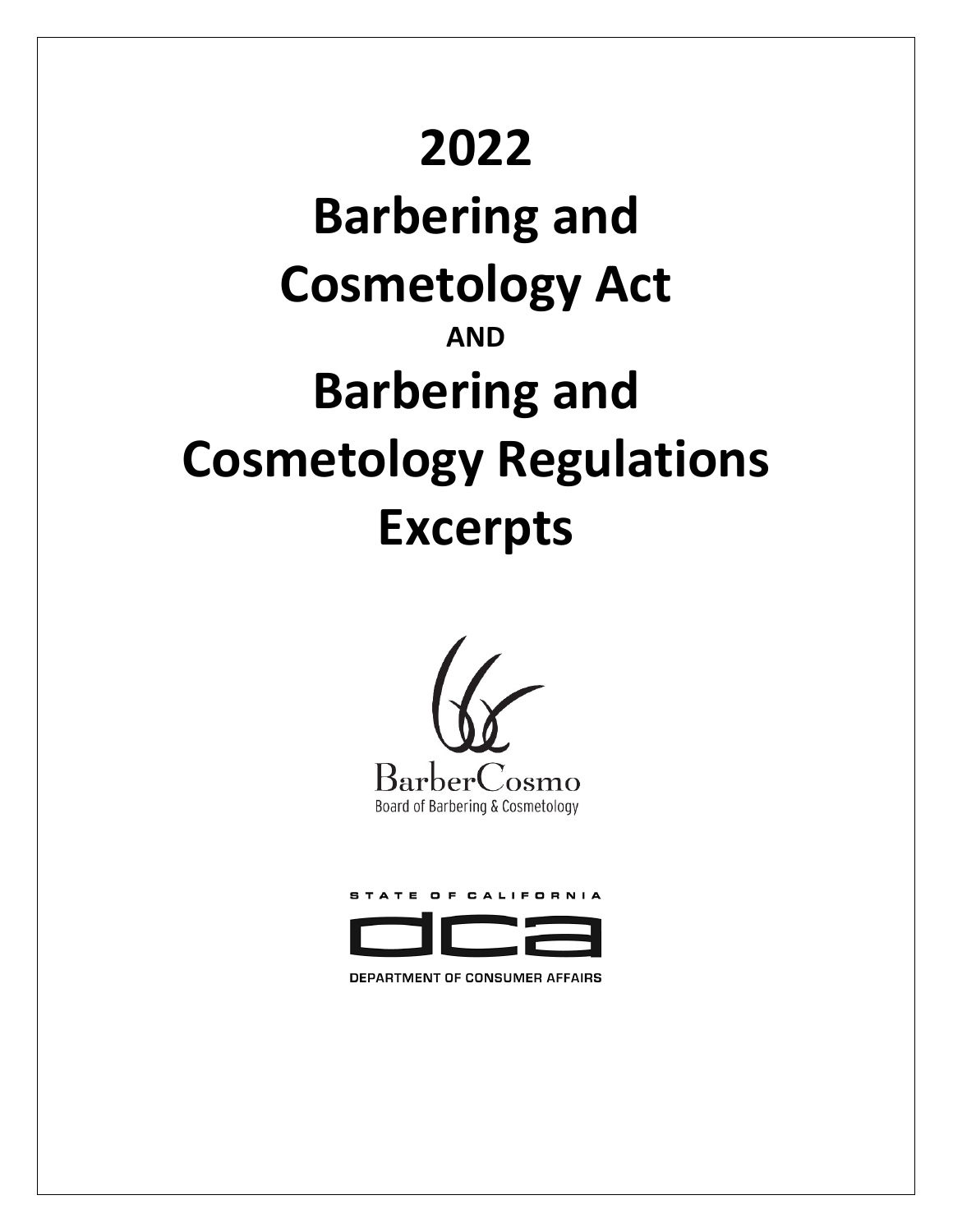## **Barbering and Cosmetology Act**

#### **Chapter 10 of Division 3 of the California Business and Professions Code**

| Article 2. | <b>Application of Chapter</b>                               |  |
|------------|-------------------------------------------------------------|--|
| 7316.      |                                                             |  |
| 7317.      | Practice of Barbering, Cosmetology, or Electrolysis for     |  |
|            |                                                             |  |
| 7320.      |                                                             |  |
| 7320.1     | Use of Metal Instruments in Providing Manicure or Pedicure3 |  |
| Article 6. | <b>Establishments</b>                                       |  |
| 7348.      |                                                             |  |
| 7349.      |                                                             |  |
| 7351.      | Provision and Maintenance of Adequate Facilities3           |  |

## **Barbering and Cosmetology Regulations**

7352. Handwashing Facilities……………………………………………………………………..3

**Title 16, Division 9 of the California Code of Regulations**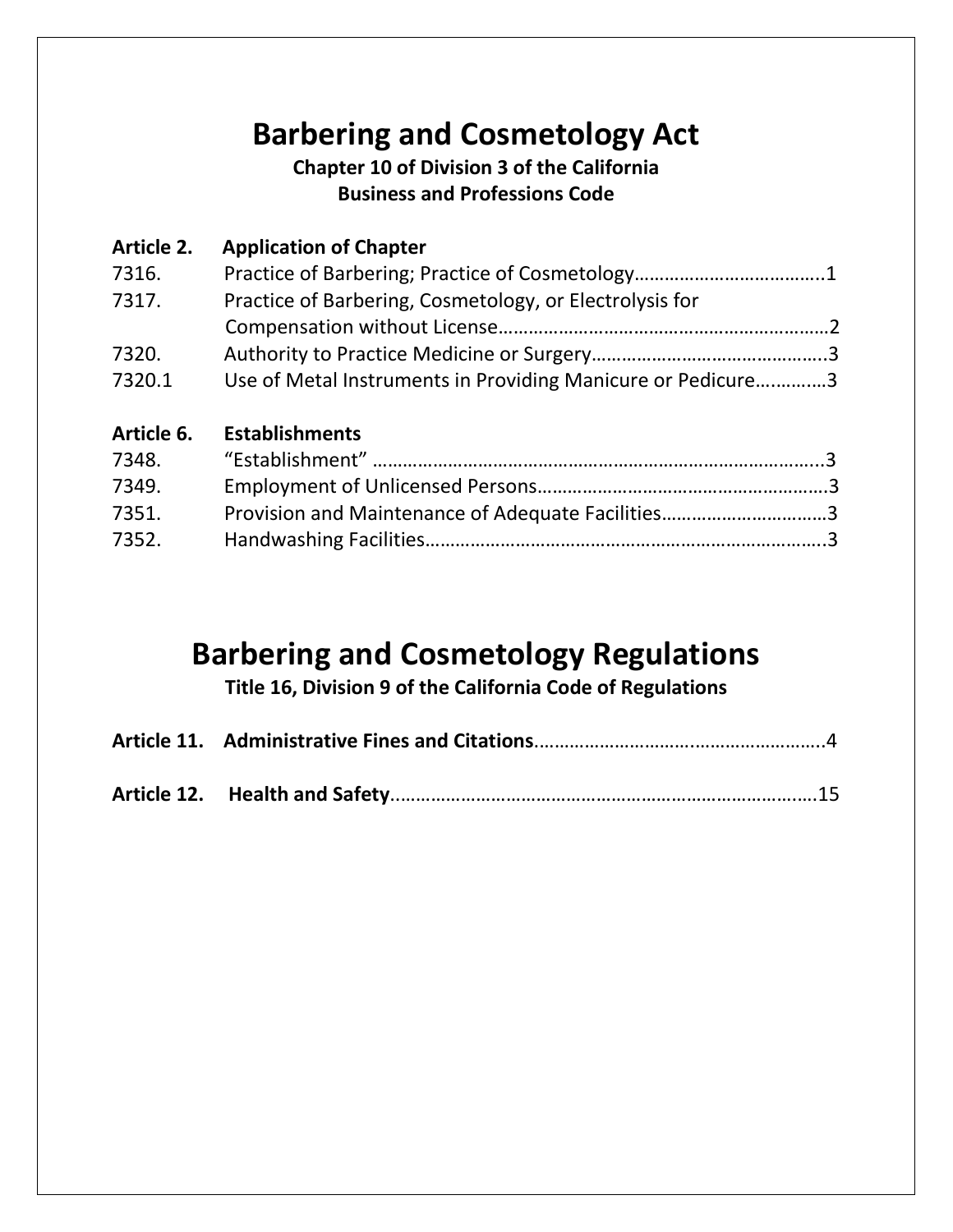#### **ARTICLE 2 Application of Chapter**

#### **7316. Practice of Barbering; Practice of Cosmetology**

(a) The practice of barbering is all or any combination of the following practices:

(1) Shaving or trimming the beard or cutting the hair.

(2) Giving facial and scalp massages or treatments with oils, creams, lotions, or other preparations either by hand or mechanical appliances.

(3) Singeing, shampooing, arranging, dressing, curling, waving, chemical waving, hair relaxing, or dyeing the hair or applying hair tonics.

(4) Applying cosmetic preparations, antiseptics, powders, oils, clays, or lotions to scalp, face, or neck.

(5) Hairstyling of all textures of hair by standard methods that are current at the time of the hairstyling.

(b) The practice of cosmetology is all or any combination of the following practices:

(1) Arranging, dressing, curling, waving, machineless permanent waving, permanent waving, cleansing, cutting, shampooing, relaxing, singeing, bleaching, tinting, coloring, straightening, dyeing, applying hair tonics to, beautifying, or otherwise treating by any means the hair of any person.

(2) Massaging, cleaning, or stimulating the scalp, face, neck, arms, or upper part of the human body, by means of the hands, devices, apparatus or appliances, with or without the use of cosmetic preparations, antiseptics, tonics, lotions, or creams.

(3) Beautifying the face, neck, arms, or upper part of the human body, by use of cosmetic preparations, antiseptics, tonics, lotions, or creams.

(4) Removing superfluous hair from the body of any person by the use of depilatories or by the use of tweezers, chemicals, or preparations or by the use of devices or appliances of any kind or description, except by the use of light waves, commonly known as rays.

(5) Cutting, trimming, polishing, tinting, coloring, cleansing, or manicuring the nails of any person.

(6) Massaging, cleansing, treating, or beautifying the hands or feet of any person.

(7) Tinting and perming of the eyelashes and brows, or applying eyelashes to any person.

(c) The practice of skin care is all or any combination of the following practices:

(1) Giving facials, massaging, stimulating, exfoliating, cleansing, or beautifying the face, scalp, neck, hands, arms, feet, legs, or upper part of the human body by the use of hands, esthetic devices, cosmetic products, antiseptics, lotions, tonics, or creams for the purpose of improving the appearance or well-being of the skin that do not result in the ablation or destruction of the live tissue.

(2) Tinting and perming of the eyelashes and brows, or applying eyelashes to any person.

(3) Removing superfluous hair from the body of any person by use of depilatories, tweezers, sugaring, nonprescription chemical, or waxing, or by the use of devices and appliances of any kind or description, except by the use of lasers or light waves, which are commonly known as rays.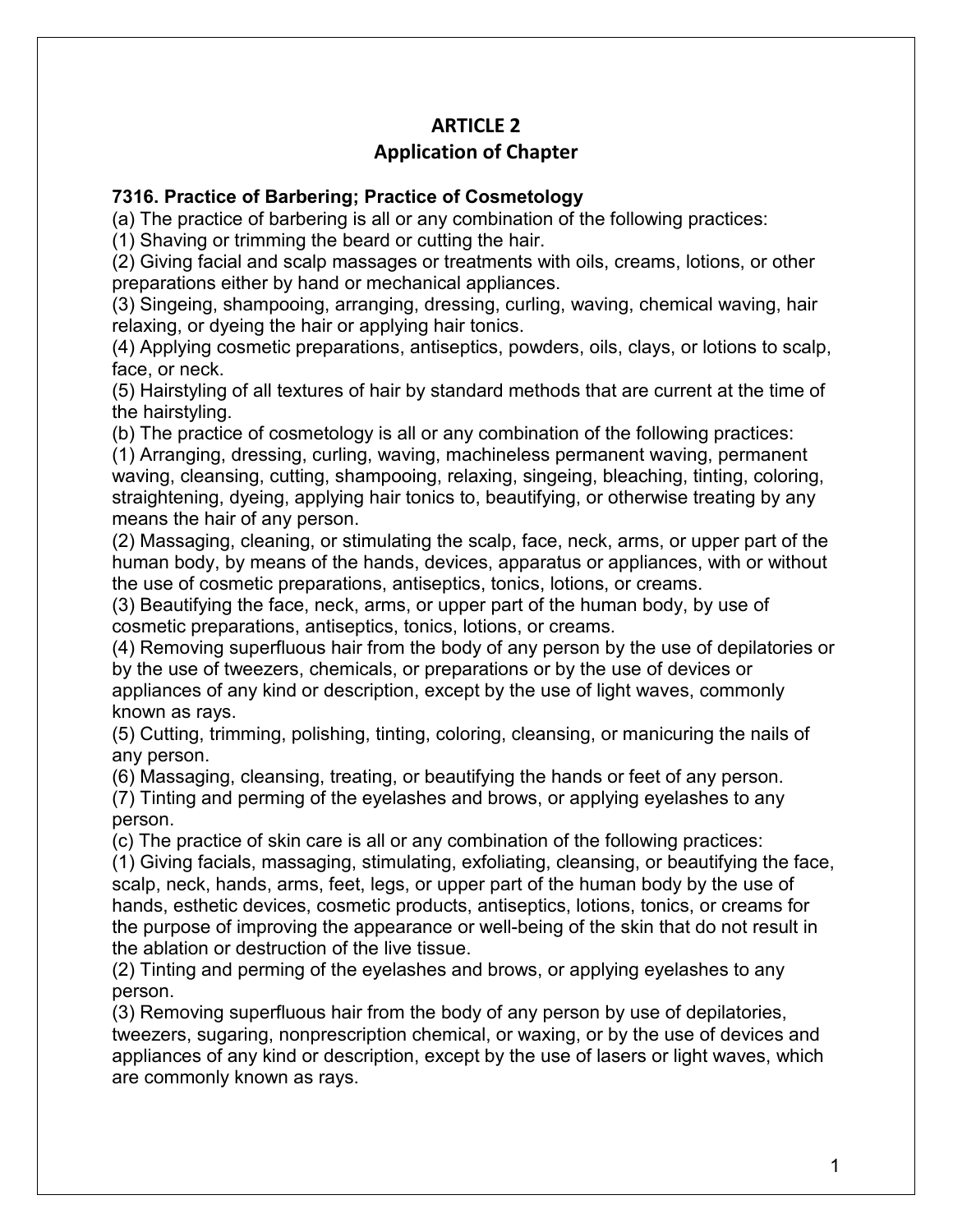(d) The practice of nail care is all or a combination of trimming, polishing, coloring, tinting, cleansing, manicuring, or pedicuring the nails of any person or massaging, cleansing, or beautifying from the elbow to the fingertips or the knee to the toes of any person.

(e) The practice of barbering and the practice of cosmetology do not include any of the following:

(1) The mere sale, fitting, or styling of wigs or hairpieces.

(2) Natural hair braiding. Natural hair braiding is a service that results in tension on hair strands or roots by twisting, wrapping, weaving, extending, locking, or braiding by hand or mechanical device, provided that the service does not include haircutting or the application of dyes, reactive chemicals, or other preparations to alter the color of the hair or to straighten, curl, or alter the structure of the hair.

(3) Threading. Threading is a technique that results in removing hair by twisting thread around unwanted hair and pulling it from the skin and the incidental trimming of eyebrow hair.

(f) Notwithstanding paragraph (2) of subdivision (e), a person who engages in natural hairstyling, which is defined as the provision of natural hair braiding services together with any of the services or procedures defined within the regulated practices of barbering or cosmetology, is subject to regulation pursuant to this chapter and shall obtain and maintain a barbering or cosmetology license as applicable to the services respectively offered or performed.

(g) (1) Electrolysis is the practice of removing hair from, or destroying hair on, the human body by the use of an electric needle only.

(2) "Electrolysis" as used in this chapter includes electrolysis or thermolysis.

(h) The practice of hairstyling is all or any combination of the following:

(1) Styling of all textures of hair by standard methods that are current at the time of the hairstyling.

(2) Arranging, blow drying, cleansing, curling, cutting, dressing, shampooing, waving, or nonchemically straightening the hair of any person using both electrical and nonelectrical devices.

(3) Massaging, cleaning, or stimulating the scalp, face, and neck by means of the hands, devices, apparatus, or appliances with or without the use of cosmetic preparations, antiseptics, lotions, or creams.

#### **7317. Practice of Barbering, Cosmetology, or Electrolysis for Compensation without License**

Except as provided in this article, it is unlawful for any person, firm, or corporation to engage in barbering, cosmetology, or electrolysis for compensation without a valid, unexpired license issued by the board, or in an establishment or mobile unit other than one licensed by the board, or conduct or operate an establishment, or any other place of business in which barbering, cosmetology, or electrolysis is practiced unless licensed under this chapter. Persons licensed under this chapter shall limit their practice and services rendered to the public to only those areas for which they are licensed. Any violation of this section is subject to an administrative fine and may be subject to a misdemeanor.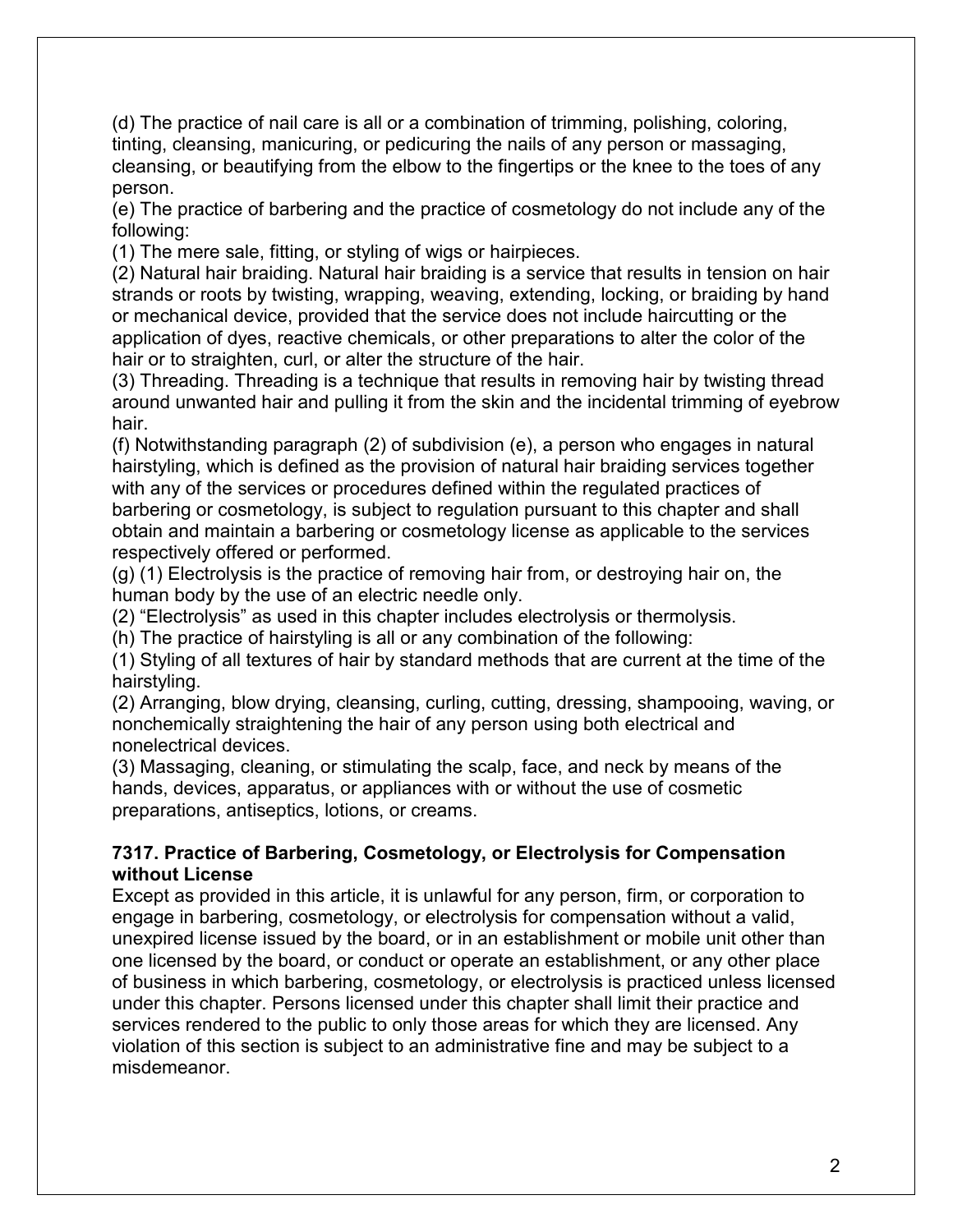#### **7320. Authority to Practice Medicine or Surgery**

(a) This chapter confers no authority to practice medicine or surgery. The practice of medicine shall not be performed by, or offered by, a licensee under this chapter without being authorized and licensed to perform that act pursuant to a license obtained in accordance with some other provision of law.

(b) Nothing in this chapter shall be interpreted to grant any privileges reserved for persons certified pursuant to Chapter 10.5 (commencing with Section 4600) of Division 2.

#### **7320.1. Use of Metal Instruments in Providing Manicure or Pedicure**

When providing a manicure or pedicure, no metal instruments shall be used except those metal instruments necessary for the cutting, trimming, manicuring, or pedicuring of nails or cuticles or for the smoothing and massaging of the hands and feet.

## **ARTICLE 6**

### **Establishments**

#### **7348. Establishment to be in Charge of Licensee**

An establishment shall at all times be in the charge of a person licensed pursuant to this chapter except an apprentice.

#### **7349. Employment of Unlicensed Persons**

It is unlawful for any person, firm, or corporation to hire, employ, or allow to be employed, or permit to work, in or about an establishment, any person who performs or practices any occupation regulated under this chapter and is not duly licensed by the board, except that a licensed establishment may utilize a student extern, as described in Section 7395.1 or 7395.2.

Any person violating this section is subject to citation and fine pursuant to Section 7406 and is also guilty of a misdemeanor.

#### **7351. Provision and Maintenance of Adequate Facilities**

Every establishment shall provide at least one public toilet room located on or near the premises for its patrons. Any toilet room installed on or after July 1, 1992, shall be not less than 18 square feet in area. The entrance to the room shall be effectively screened so that no toilet compartment is visible from any workroom. The room shall be kept in a clean condition and in good repair, well lighted and ventilated to the outside air, and effectively screened against insects and free from rodents. The floor shall be of concrete, tile laid in cement, vitrified brick, or other nonabsorbent material. All sewer drains shall be connected to an approved disposal system, and shall be properly trapped. No restroom shall be used for storage.

#### **7352. Handwashing Facilities**

Every establishment shall provide adequate and convenient handwashing facilities, including running water, soap, and towels or air hand dryers.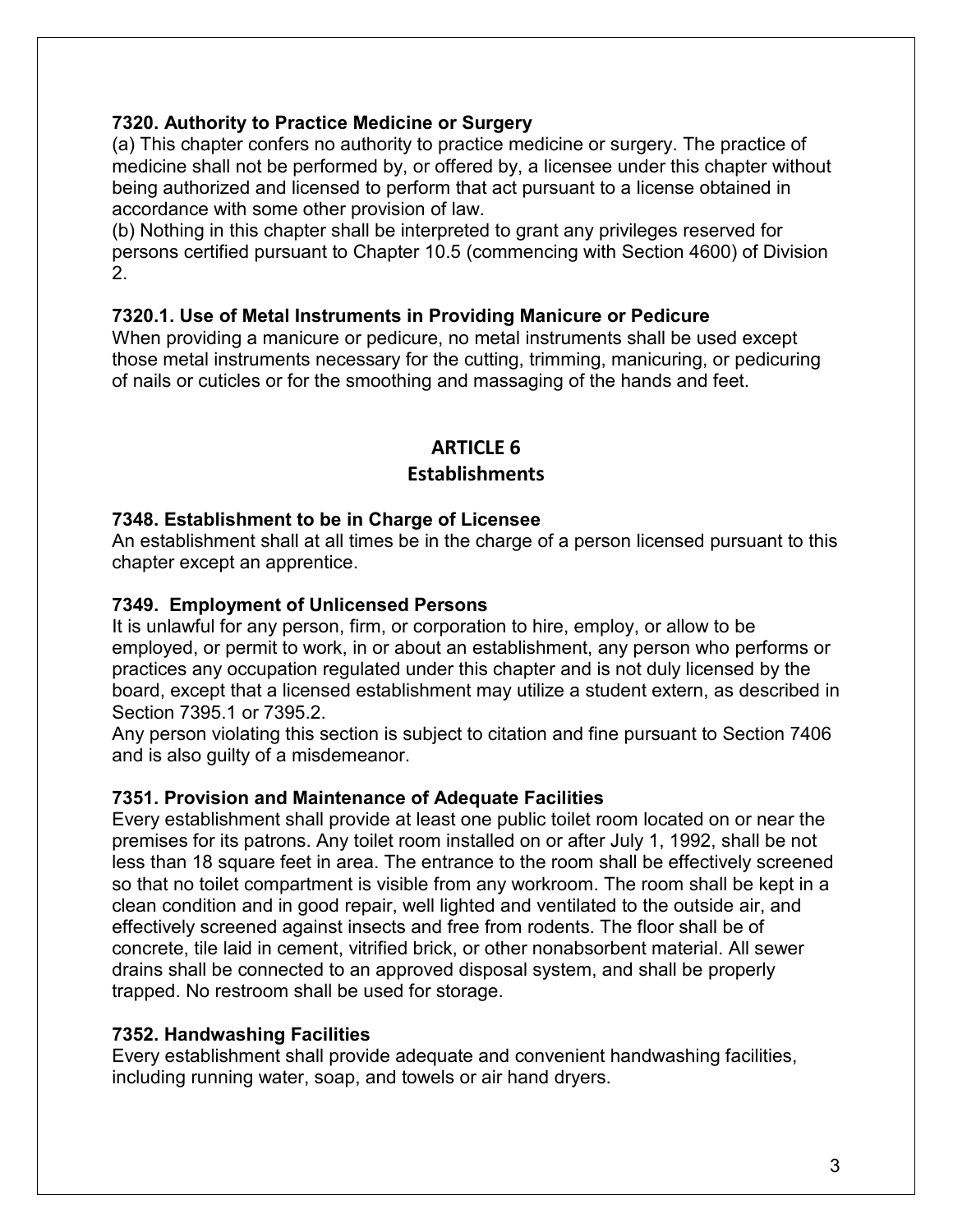#### **Article 11 Administrative Fines and Citations**

#### **974. Schedule of Administrative Fines**

 (a) An administrative fine may be assessed for violations of the specified sections of the Business and Professions Code (BPC) and of Division 9 of Title 16 of the California Code of Regulations as follows (in dollars):

| <b>Section</b>                                                   | 1 <sup>st</sup> | 2 <sub>nd</sub>  | 3 <sup>rd</sup>  | For purposes of BPC section 7407.1,                                                                                                                      | Waivable  |
|------------------------------------------------------------------|-----------------|------------------|------------------|----------------------------------------------------------------------------------------------------------------------------------------------------------|-----------|
|                                                                  | Violation       | <b>Violation</b> | <b>Violation</b> | fine applies to the:                                                                                                                                     |           |
| 7313. Access to<br>Establishment<br>for Inspection               | 250             | 500              | 750              | Holder of the establishment license                                                                                                                      | <b>No</b> |
| 7317.<br>Unlicensed<br>Establishment                             | 500             | 1,000            | 1,000            |                                                                                                                                                          | <b>No</b> |
| 7317.<br>Unlicensed<br>Individual                                | 1,000           | 1,000            | 1,000            |                                                                                                                                                          | No        |
| 7317. Expired<br>Establishment<br>License                        | 250             | 300              | 500              | Holder of the establishment license                                                                                                                      | <b>No</b> |
| 7317. Expired<br>Individual<br>License                           | 250             | $\overline{300}$ | 500              | Individual licensee                                                                                                                                      | <b>No</b> |
| 7317. Individual<br>Working in an<br>Expired<br>Establishment    | 25              | 50               | 100              | <b>Individual licensee</b>                                                                                                                               | <b>No</b> |
| 7317. Individual<br>Working in an<br>Unlicensed<br>Establishment | 250             | 300              | 500              | Individual licensee                                                                                                                                      | <b>No</b> |
| 7320. Practice<br>of Medicine                                    | 1,000           | 1,000            | 1,000            | Holder of the establishment license;<br>fine also applies to the individual<br>licensee when the individual licensee<br>can be determined and is present | <b>No</b> |
| 7320.1. Use of<br><b>Illegal Metal</b><br><b>Tools</b>           | 250             | 500              | 500              | Holder of the establishment license;<br>fine also applies to the individual<br>licensee when the individual licensee<br>can be determined and is present | <b>No</b> |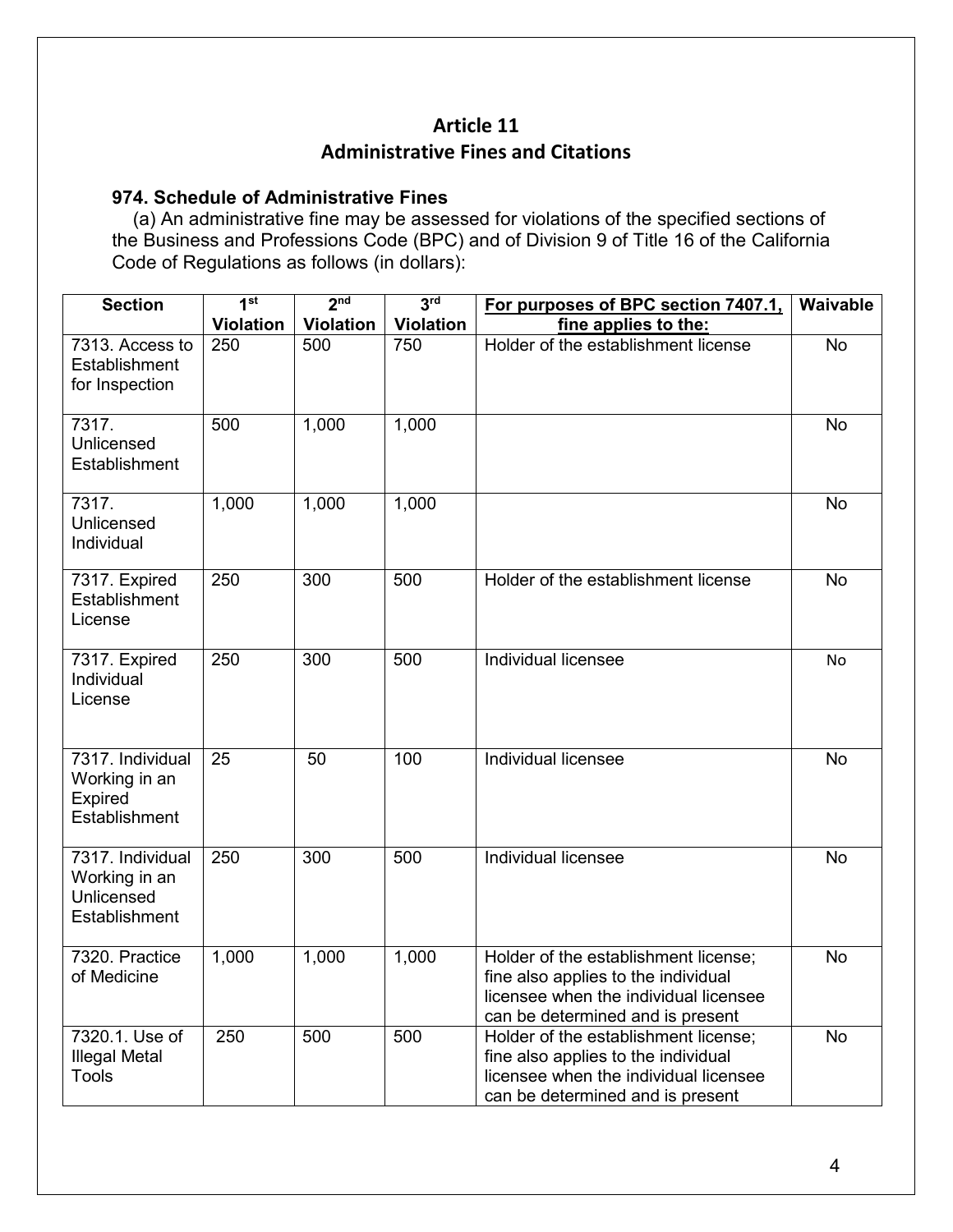| 7320.2. Illegal<br>Treatment<br><b>Methods</b>                                             | 500   | 500   | 500   | Holder of the establishment license;<br>fine also applies to the individual<br>licensee when the individual licensee<br>can be determined and is present | <b>No</b> |
|--------------------------------------------------------------------------------------------|-------|-------|-------|----------------------------------------------------------------------------------------------------------------------------------------------------------|-----------|
| 7336. No<br>Supervision of<br>Apprentice                                                   | 100   | 150   | 200   | Individual licensee                                                                                                                                      | <b>No</b> |
| 7348. No<br>Licensee in<br>Charge of<br>Establishment                                      | 100   | 150   | 200   | Holder of the establishment license                                                                                                                      | No        |
| 7349.<br>Employing<br>Unlicensed<br>Persons                                                | 1,000 | 1,000 | 1,000 | Holder of the establishment license                                                                                                                      | <b>No</b> |
| 7349.<br>Employing<br>Unlicensed<br>Persons-<br><b>Expired License</b>                     | 250   | 300   | 500   | Holder of the establishment license                                                                                                                      | <b>No</b> |
| 7349.1. Illegal<br>Use of a Barber<br>Pole                                                 | 25    | 50    | 100   | Holder of the establishment license                                                                                                                      | <b>No</b> |
| 7350.<br>Establishment<br><b>Residential</b><br>Use/<br>Entrance/<br><b>Prohibited Use</b> | 50    | 100   | 150   | Holder of the establishment license                                                                                                                      | <b>No</b> |
| 7351. Restroom<br>Requirement-<br>Clean/Storage/<br>Floor/Vented                           | 50    | 100   | 150   | Holder of the establishment license                                                                                                                      | No        |
| 7352. No<br>Soap/Towels<br>or Air Hand<br>Dryers in Hand<br>Washing<br><b>Facilities</b>   | 50    | 100   | 150   | Holder of the establishment license                                                                                                                      | No        |
| 7353.4. Labor<br><b>Rights Notice</b><br><b>Not Posted</b>                                 | 50    | 100   | 150   | Holder of the establishment license                                                                                                                      | No        |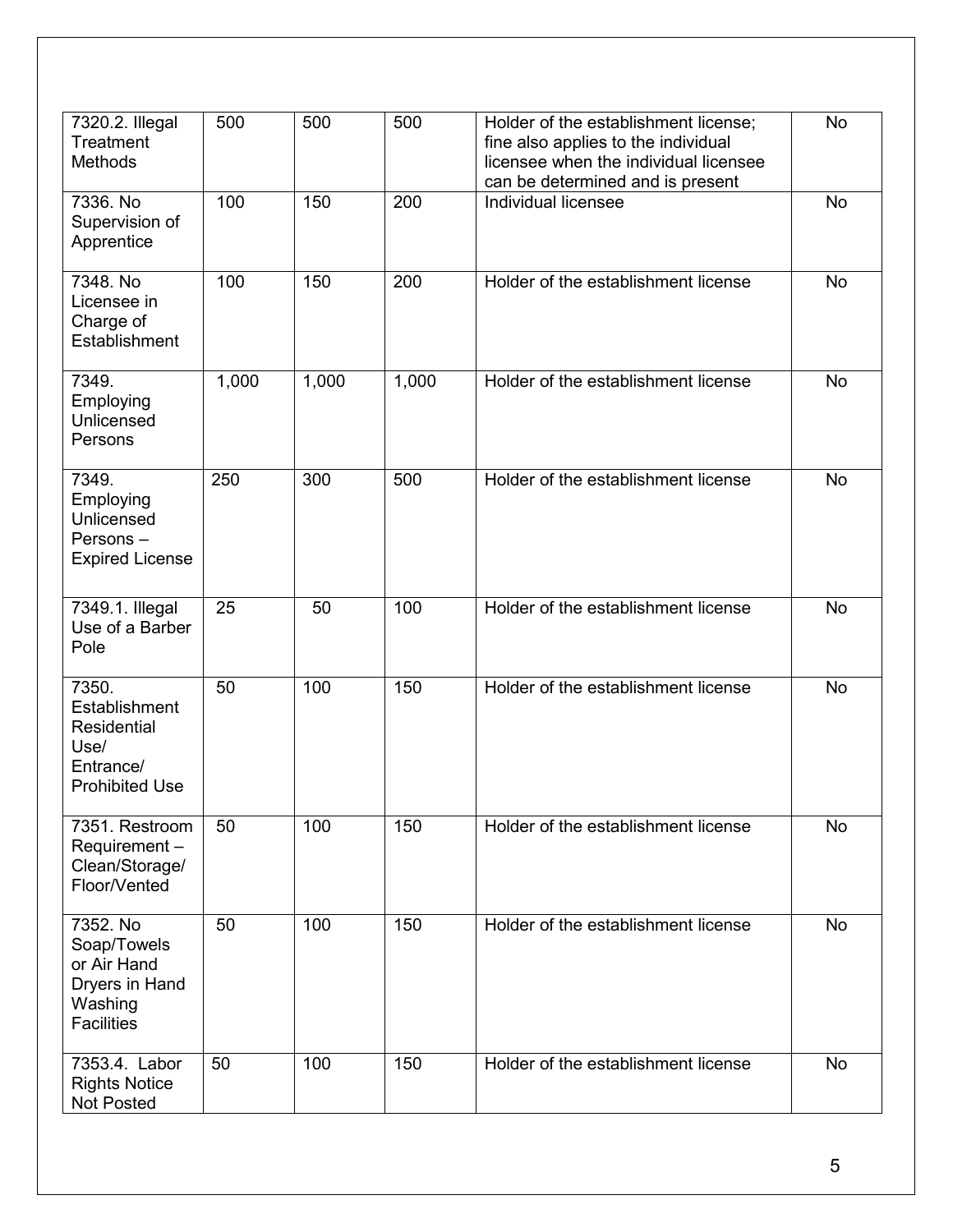| 7358. No<br>Licensee in<br>Charge of<br>Mobile Unit                           | 100   | 150   | 200   |                                                                                                                                                                                                                                                                                                                               | <b>No</b> |
|-------------------------------------------------------------------------------|-------|-------|-------|-------------------------------------------------------------------------------------------------------------------------------------------------------------------------------------------------------------------------------------------------------------------------------------------------------------------------------|-----------|
| 7359.<br>Employing<br>Unlicensed<br>Person in<br>Mobile Unit                  | 1,000 | 1,000 | 1,000 |                                                                                                                                                                                                                                                                                                                               | <b>No</b> |
| 7360. Mobile<br>Unit $-$<br>Residential/Pro<br>hibited Use                    | 50    | 100   | 150   |                                                                                                                                                                                                                                                                                                                               | No        |
| 7400. No<br>Change of<br><b>Address Notice</b><br>Filed                       | 50    | 100   | 150   | Individual licensee                                                                                                                                                                                                                                                                                                           | No        |
| 7404(I).<br>Interference<br>with Inspection                                   | 1,000 | 1,000 | 1,000 | Holder of the establishment license;<br>fine may also apply to the individual<br>licensee when the individual licensee is<br>solely responsible for interfering with<br>an inspection                                                                                                                                         | <b>No</b> |
| 904(d). No<br>Photographic<br>Identification<br>Available                     | 50    | 100   | 150   | Individual licensee                                                                                                                                                                                                                                                                                                           | <b>No</b> |
| 905. Consumer<br>Info. Not Posted                                             | 50    | 100   | 150   | Holder of the establishment license                                                                                                                                                                                                                                                                                           | <b>No</b> |
| 920. Apprentice<br>Training<br><b>Records Not</b><br>Available/<br>Incomplete | 100   | 150   | 200   | Individual licensee                                                                                                                                                                                                                                                                                                           | No        |
| 965. Display of<br>Licenses                                                   | 50    | 100   | 150   | Holder of the establishment license<br>when an establishment license is not<br>conspicuously posted in the reception<br>area; fine applies to the individual<br>licensee and the holder of the<br>establishment license when the<br>individual's license is not<br>conspicuously posted at his or her<br>primary work station | <b>No</b> |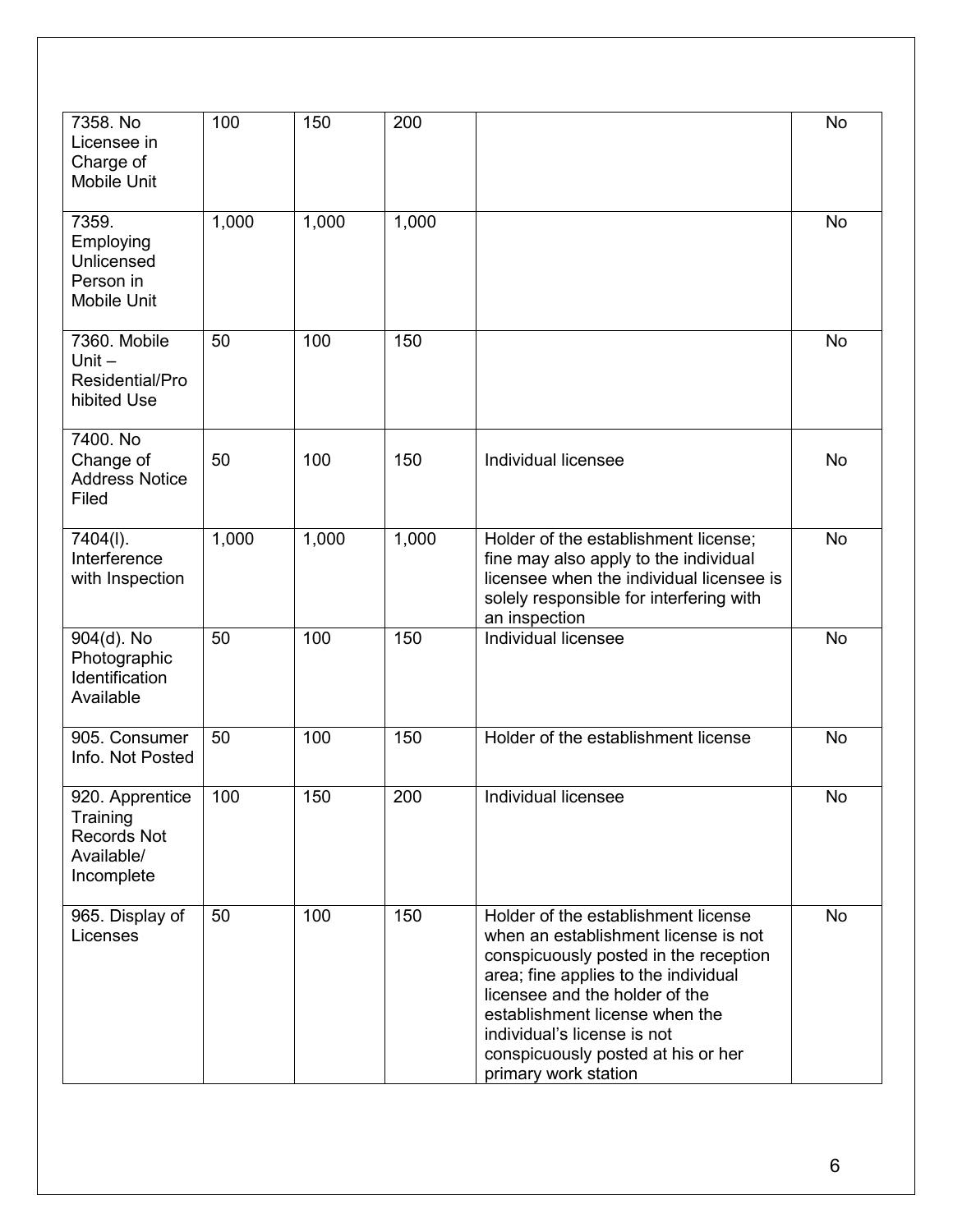| 978(a)(1),<br>(a)(2), (a)(3),<br>$(a)(4)$ .<br>Receptacles,<br>Cabinets and<br>Containers          | 50  | 100   | 150   | Holder of the establishment license                                                                                                                                                                                                                                                                  | <b>No</b> |
|----------------------------------------------------------------------------------------------------|-----|-------|-------|------------------------------------------------------------------------------------------------------------------------------------------------------------------------------------------------------------------------------------------------------------------------------------------------------|-----------|
| $978(a)(5)$ .<br>Insufficient<br>Disinfectant in<br><b>Container for</b><br><b>Total Immersion</b> | 100 | 150   | 200   | Holder of the establishment license                                                                                                                                                                                                                                                                  | <b>No</b> |
| 978(a)(6). No<br>Steam/Dry Heat<br>Sterilizer for<br>Electrology<br>Tools                          | 500 | 1,000 | 1,500 | Holder of the establishment license                                                                                                                                                                                                                                                                  | <b>No</b> |
| 978(b). No<br><b>Disinfectant</b><br>Solution<br>Available for<br>Use                              | 250 | 300   | 500   | Holder of the establishment license                                                                                                                                                                                                                                                                  | No        |
| 978(c). No<br>Manufacturer-<br>Labeled<br><b>Container for</b><br><b>Disinfectant</b>              | 250 | 300   | 500   | Holder of the establishment license                                                                                                                                                                                                                                                                  | No        |
| 979.<br><b>Disinfecting</b><br>Non-Electrical<br>Tools and<br>Equipment                            | 100 | 250   | 500   | Individual licensee when the individual<br>licensee can be determined and is<br>present; fine applies to the holder of<br>the establishment license when the<br>individual licensee cannot be<br>determined or is not present, or the<br>violation has been found repeatedly in<br>the establishment | <b>No</b> |
| $980(a)$ .<br>Incorrect<br>Disinfection of<br><b>Electrical Items</b>                              | 100 | 250   | 500   | Individual licensee when the individual<br>licensee can be determined and is<br>present; fine applies to the holder of<br>the establishment license when the<br>individual licensee cannot be<br>determined or is not present, or the<br>violation has been found repeatedly in<br>the establishment | <b>No</b> |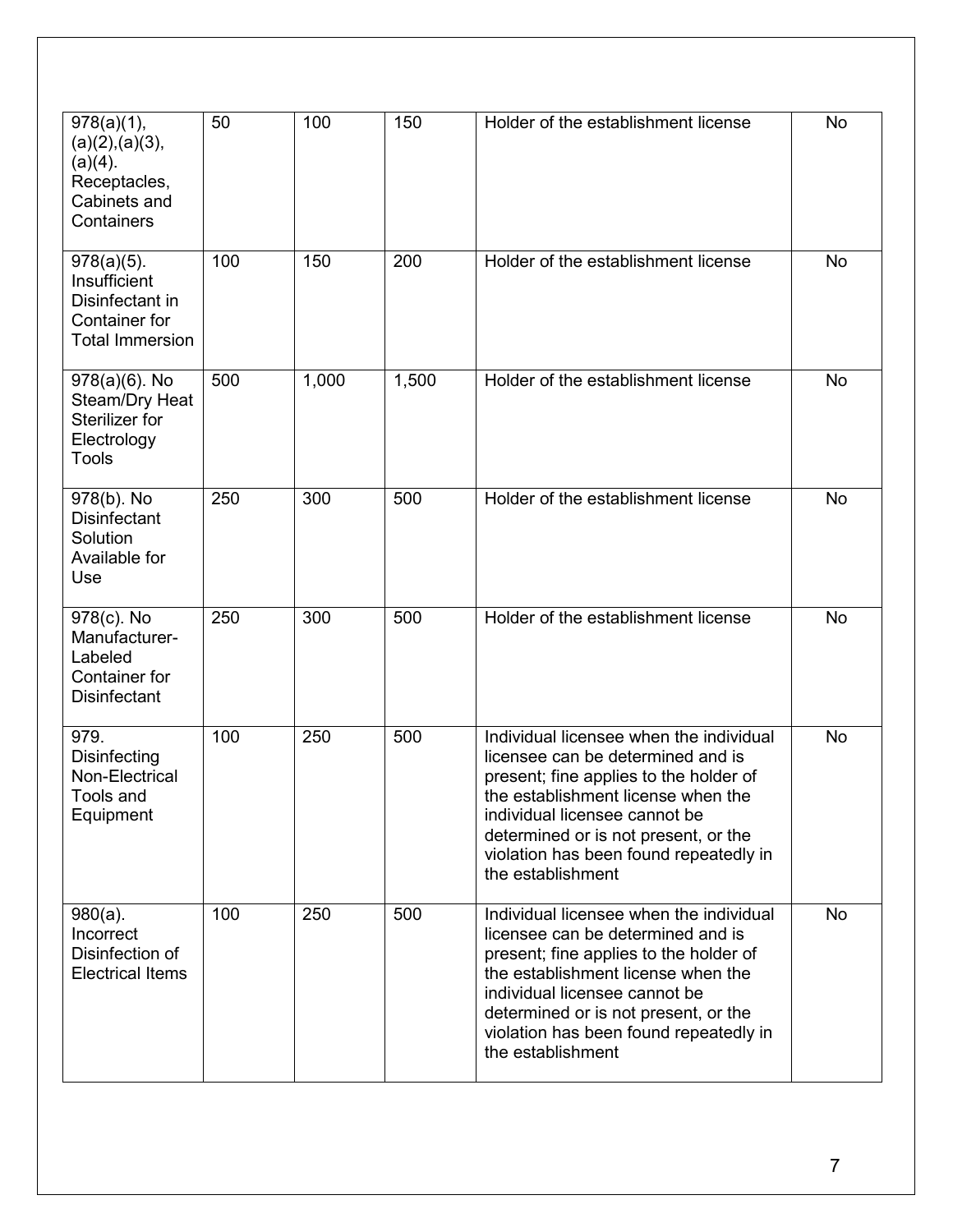| $980(b)$ .<br>Incorrect<br>Storage of<br>Electrical<br><b>Disinfected</b><br>Items                                 | 50  | 100 | 150 | Individual licensee when the individual<br>licensee can be determined and is<br>present; fine applies to the holder of<br>the establishment license when the<br>individual licensee cannot be<br>determined or is not present, or the<br>violation has been found repeatedly in<br>the establishment | <b>No</b> |
|--------------------------------------------------------------------------------------------------------------------|-----|-----|-----|------------------------------------------------------------------------------------------------------------------------------------------------------------------------------------------------------------------------------------------------------------------------------------------------------|-----------|
| $980(c)$ .<br>Incorrect<br>Storage<br>of Soiled<br><b>Electrical Tools</b>                                         | 50  | 100 | 150 | Individual licensee when the individual<br>licensee can be determined and is<br>present; fine applies to the holder of<br>the establishment license when the<br>individual licensee cannot be<br>determined or is not present, or the<br>violation has been found repeatedly in<br>the establishment | No        |
| 980.1. Incorrect<br>Disinfection of<br>Pedicure Spas<br>(Per Chair)                                                | 500 | 500 | 500 | Holder of the establishment license;<br>fine may also apply to the individual<br>licensee when the individual licensee<br>can be determined and is present                                                                                                                                           | <b>No</b> |
| $980.1(c)(7)$ .<br>$980.1(d)(8)$ .<br>$980.1(e)(4)$ .<br>Incorrect/<br>Missing Log                                 | 100 | 150 | 200 | Holder of the establishment license;<br>fine may also apply to the individual<br>licensee when the individual licensee<br>can be determined and is present                                                                                                                                           | <b>No</b> |
| $980.1(g)$ .<br><b>Failure to List</b><br>Chair as "Not in<br>Service" in Log;<br>No Sign<br>Displayed on<br>Chair | 50  | 100 | 150 | Holder of the establishment license;<br>fine may also apply to the individual<br>licensee when the individual licensee<br>can be determined and is present                                                                                                                                           | <b>No</b> |
| 980.2. Incorrect<br>Disinfection of<br>"Pipeless"<br>Footspas (Per<br>Unit)                                        | 500 | 500 | 500 | Holder of the establishment license;<br>fine may also apply to the individual<br>licensee when the individual licensee<br>can be determined and is present                                                                                                                                           | <b>No</b> |
| $980.2(b)(7)$ .<br>$980.2(c)(6)$ .<br>$980.2(d)(3)$ .<br>Incorrect/<br><b>Missing Log</b>                          | 100 | 150 | 200 | Holder of the establishment license;<br>fine may also apply to the individual<br>licensee when the individual licensee<br>can be determined and is present                                                                                                                                           | <b>No</b> |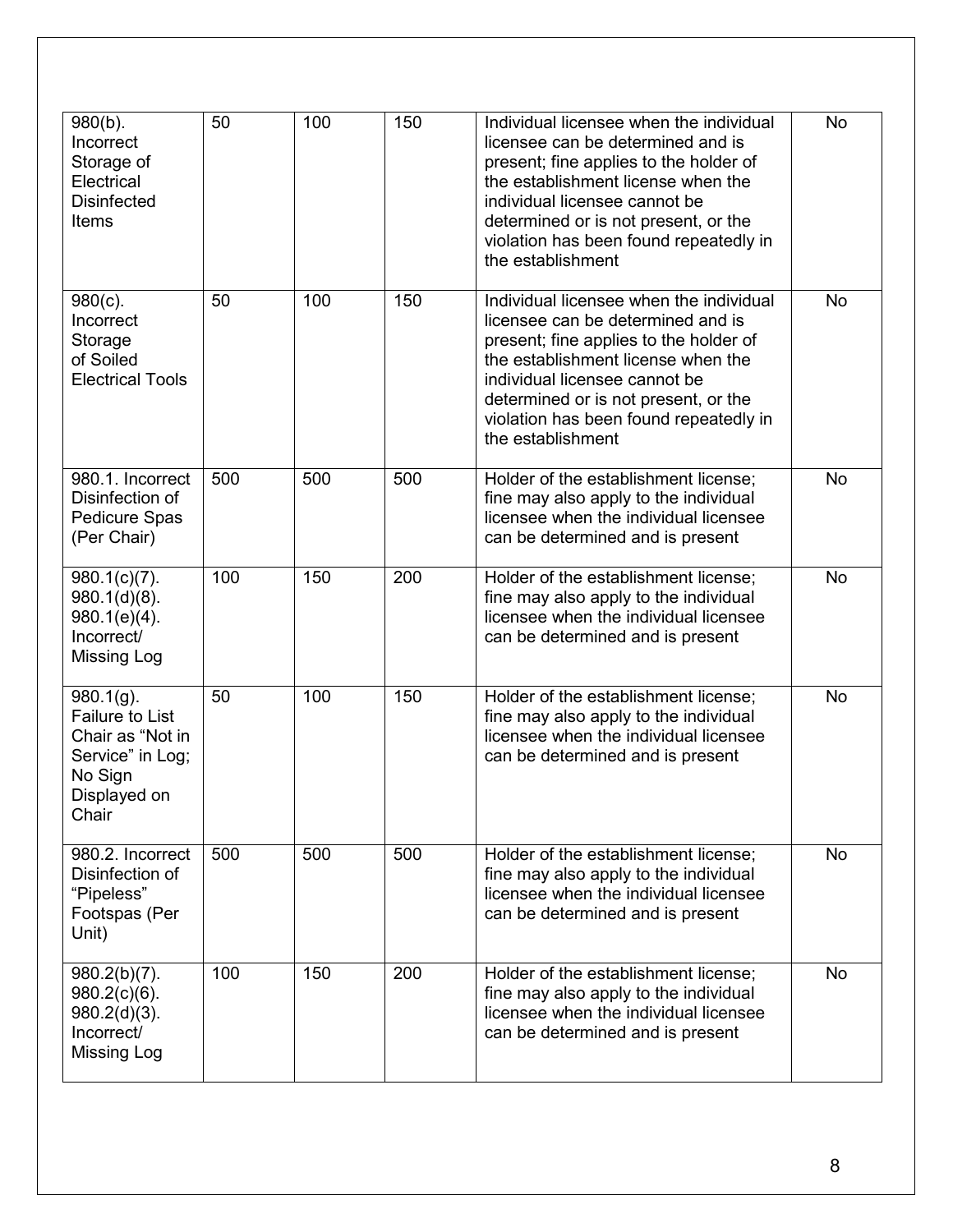| $980.2(f)$ .<br><b>Failure to List</b><br>Chair as "Not in<br>Service" in Log;<br>No Sign<br>Displayed on<br>Chair            | 50  | 100 | 150 | Holder of the establishment license;<br>fine may also apply to the individual<br>licensee when the individual licensee<br>can be determined and is present                                                                                                                                                | <b>No</b> |
|-------------------------------------------------------------------------------------------------------------------------------|-----|-----|-----|-----------------------------------------------------------------------------------------------------------------------------------------------------------------------------------------------------------------------------------------------------------------------------------------------------------|-----------|
| 980.3. Incorrect<br>Disinfection of<br>"Non-Whirlpool<br>Foot Basin"<br>(Per Unit)                                            | 100 | 150 | 200 | Holder of the establishment license;<br>fine may also apply to the individual<br>licensee when the individual licensee<br>can be determined and is present                                                                                                                                                | No        |
| $980.3(b)(6)$ .<br>Incorrect/<br>Missing Log                                                                                  | 50  | 100 | 150 | Holder of the establishment license;<br>fine may also apply to the individual<br>licensee when the individual licensee<br>can be determined and is present                                                                                                                                                | <b>No</b> |
| $980.3(e)$ .<br>Improper<br>Storage of<br><b>Basins or Tubs</b>                                                               | 50  | 100 | 150 | Holder of the establishment license;<br>fine may also apply to the individual<br>licensee when the individual licensee<br>can be determined and is present                                                                                                                                                | <b>No</b> |
| 980.4. Incorrect<br>Disinfection of<br>foot basin or tub<br>after use of<br>disposable liner                                  | 500 | 500 | 500 | Holder of the establishment license;<br>fine may also apply to the individual<br>licensee when the individual licensee<br>can be determined and is present                                                                                                                                                | <b>No</b> |
| $980.4(a)(2)$ .<br>Incorrect/<br>Missing Log                                                                                  | 50  | 100 | 150 | Holder of the establishment license;<br>fine may also apply to the individual<br>licensee when the individual licensee<br>can be determined and is present                                                                                                                                                | No        |
| $980.4(a)(4)$ .<br>Failure to<br><b>Maintain Supply</b><br>of Five $(5)$<br>Disposable<br>Liners per Foot<br><b>Tub Basin</b> | 250 | 300 | 500 | Holder of the establishment license                                                                                                                                                                                                                                                                       | <b>No</b> |
| 981(a). No<br>Disposal of<br>Non-Disinfected<br>Items                                                                         | 100 | 150 | 200 | Individual licensee when the individual<br>licensee can be determined and is<br>present; fine also applies to the holder<br>of the establishment license when the<br>individual licensee cannot be<br>determined or is not present, or the<br>violation has been found repeatedly in<br>the establishment | No        |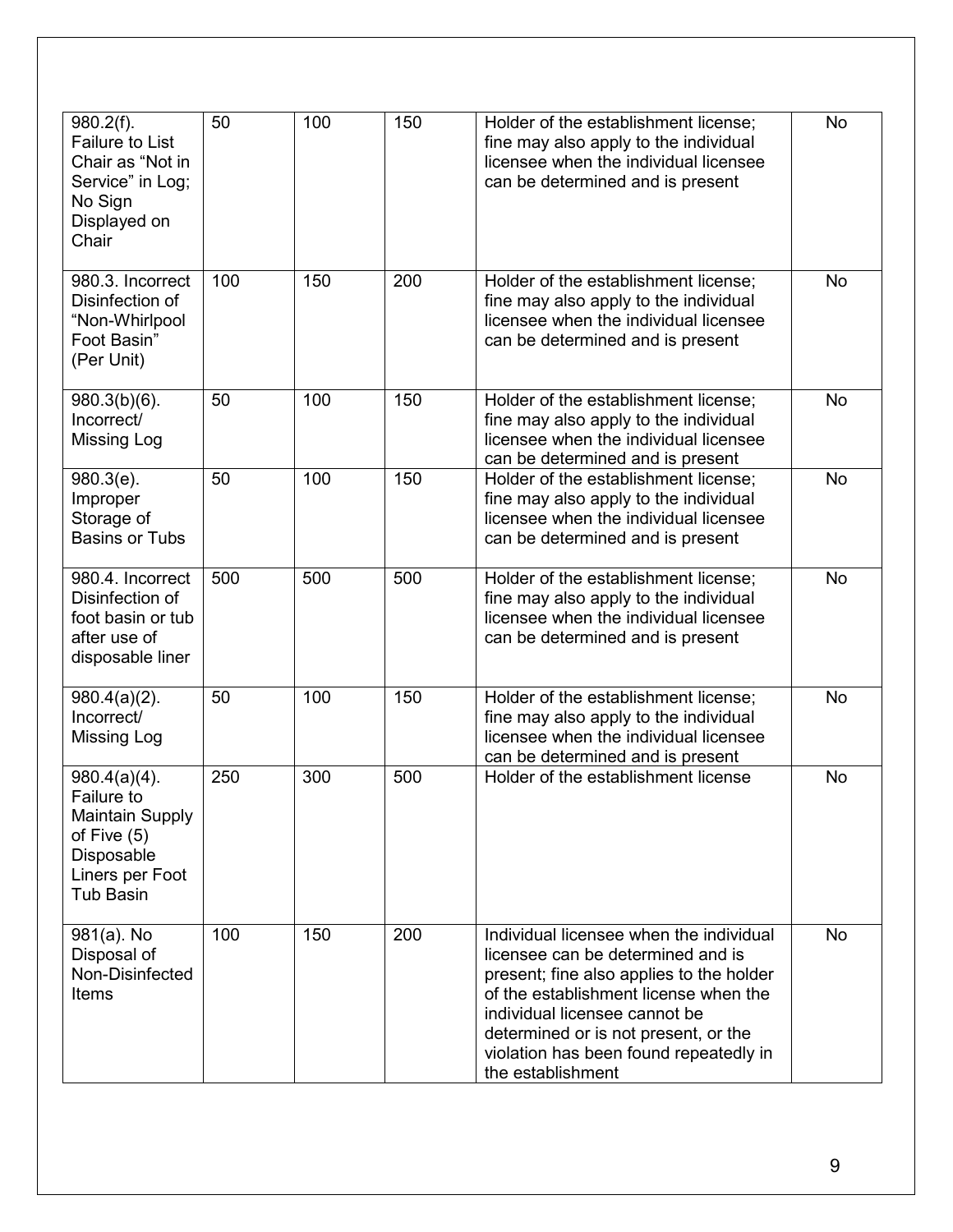| $981(b)$ .<br>Improper<br>Storage of New<br>Supplies and<br>Disposable<br>tools                                                                       | 50  | 100 | 150 | Individual licensee when the individual<br>licensee can be determined and is<br>present; fine also applies to the holder<br>of the establishment license when the<br>individual licensee cannot be<br>determined or is not present, or the<br>violation has been found repeatedly in<br>the establishment | <b>No</b> |
|-------------------------------------------------------------------------------------------------------------------------------------------------------|-----|-----|-----|-----------------------------------------------------------------------------------------------------------------------------------------------------------------------------------------------------------------------------------------------------------------------------------------------------------|-----------|
| 981(c). Carry<br><b>Tools</b><br>or Supplies in<br>or on Garments                                                                                     | 50  | 100 | 150 | Individual licensee                                                                                                                                                                                                                                                                                       | <b>No</b> |
| 982. Incorrect<br>Sterilization of<br>Electrology<br>Tools                                                                                            | 100 | 150 | 200 | Individual licensee when the individual<br>licensee can be determined and is<br>present; fine also applies to the holder<br>of the establishment license when the<br>individual licensee cannot be<br>determined or is not present, or the<br>violation has been found repeatedly in<br>the establishment | <b>No</b> |
| 983. Personal<br><b>Cleanliness</b>                                                                                                                   | 50  | 100 | 150 | Individual licensee                                                                                                                                                                                                                                                                                       | <b>No</b> |
| 984(a). Allow<br>Licensee<br>with Infectious/<br>Communicable<br>Disease to<br>Work on Person                                                         | 100 | 250 | 500 | Holder of the establishment license                                                                                                                                                                                                                                                                       | <b>No</b> |
| $984(b)$ . Allow or<br>Require a<br>Licensee to<br>Work on<br>Person with<br>Infectious/<br>Communicable<br><b>Disease</b>                            | 100 | 250 | 500 | Holder of the establishment license                                                                                                                                                                                                                                                                       | <b>No</b> |
| $984(e)$ .<br>Performing<br>Services on<br>Inflamed,<br>Broken,<br>Infected or<br>Erupted Skin or<br>Scalp Surface/<br>Working without<br>Gloves when | 100 | 250 | 500 | Individual licensee                                                                                                                                                                                                                                                                                       | No        |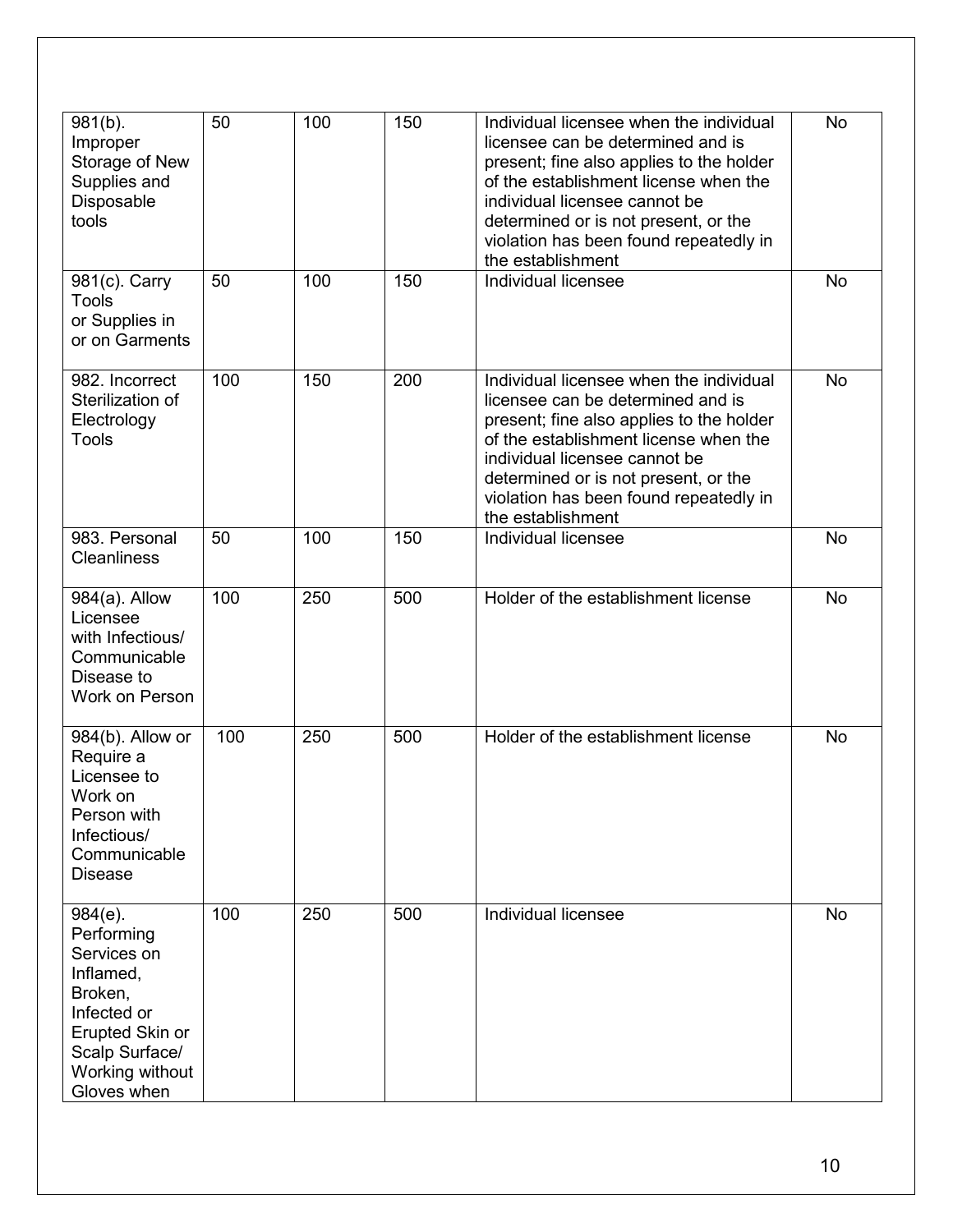| <b>Skin on Hands</b><br>Is Inflamed,<br>Broken,<br>Infected or<br>Erupted |     |     |     |                                                                                                                                                                                                                                                                                                           |           |
|---------------------------------------------------------------------------|-----|-----|-----|-----------------------------------------------------------------------------------------------------------------------------------------------------------------------------------------------------------------------------------------------------------------------------------------------------------|-----------|
| 985. No Use of<br>Neck Strips or<br>Towel                                 | 50  | 100 | 150 | Individual licensee                                                                                                                                                                                                                                                                                       | No        |
| 986. Neck<br>Dusters/<br><b>Brushes Not</b><br>Clean or<br>Sanitary       | 50  | 100 | 150 | Individual licensee when the individual<br>licensee can be determined and is<br>present; fine also applies to the holder<br>of the establishment license when the<br>individual licensee cannot be<br>determined or is not present, or the<br>violation has been found repeatedly in<br>the establishment | <b>No</b> |
| 987. Towels                                                               | 50  | 100 | 150 | Individual licensee when the individual<br>licensee can be determined and is<br>present; fine also applies to the holder<br>of the establishment license when the<br>individual licensee cannot be<br>determined or is not present, or the<br>violation has been found repeatedly in<br>the establishment | <b>No</b> |
| 988. Liquids,<br>Creams,<br>Powders and<br>Cosmetics                      | 50  | 100 | 150 | Individual licensee when the individual<br>licensee can be determined and is<br>present; fine also applies to the holder<br>of the establishment license when the<br>individual licensee cannot be<br>determined or is not present, or the<br>violation has been found repeatedly in<br>the establishment | <b>No</b> |
| 989. Prohibited<br>Hazardous<br>Substance/Use<br>of Product               | 500 | 500 | 500 | Holder of the establishment license                                                                                                                                                                                                                                                                       | <b>No</b> |
| 990. Headrests<br>and Treatment<br><b>Tables</b>                          | 50  | 100 | 150 | Individual licensee when the individual<br>licensee can be determined and is<br>present; fine also applies to the holder<br>of the establishment license when the<br>individual licensee cannot be<br>determined or is not present, or the<br>violation has been found repeatedly in<br>the establishment | <b>No</b> |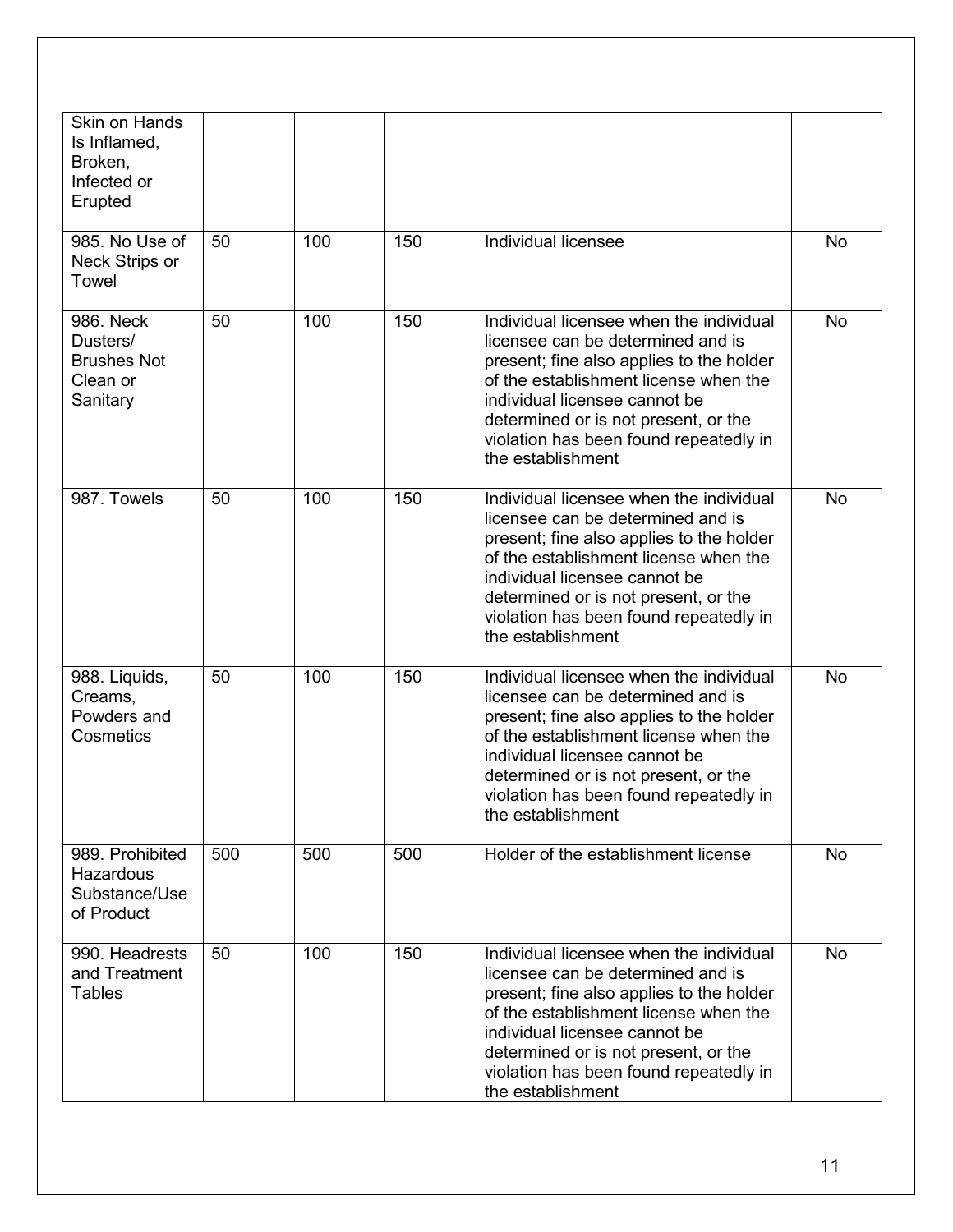| 991. Performing<br>Invasive<br><b>Procedures</b>                  | 500 | 500 | 500 | Individual licensee when the individual<br>licensee can be determined and is<br>present; fine also applies to the holder<br>of the establishment license when the<br>individual licensee cannot be<br>determined or is not present, or the<br>violation has been found repeatedly in<br>the establishment | <b>No</b> |
|-------------------------------------------------------------------|-----|-----|-----|-----------------------------------------------------------------------------------------------------------------------------------------------------------------------------------------------------------------------------------------------------------------------------------------------------------|-----------|
| 992. Performing<br><b>Invasive Skin</b><br>Exfoliation/<br>Dermis | 500 | 500 | 500 | Individual licensee when the individual<br>licensee can be determined and is<br>present; fine also applies to the holder<br>of the establishment license when the<br>individual licensee cannot be<br>determined or is not present, or the<br>violation has been found repeatedly in<br>the establishment | <b>No</b> |
| 993. Prohibited<br>Tools                                          | 300 | 400 | 500 | Holder of the establishment license                                                                                                                                                                                                                                                                       | <b>No</b> |
| 994.<br>Cleanliness and<br>Repair                                 | 50  | 100 | 150 | Holder of the establishment license                                                                                                                                                                                                                                                                       | <b>No</b> |
| $995(b)$ , (c), (d),<br>(e). Plumbing<br><b>Standards</b>         | 50  | 100 | 150 | Holder of the establishment license                                                                                                                                                                                                                                                                       | <b>No</b> |

 (b) A violation indicated in subdivision (a) as not waivable means that the Board, in its discretion, has determined that the violation cannot be corrected pursuant to Business and Professions Code Section 7407, and therefore that the fine for the first violation may not be avoided as provided for in Business and Professions Code section 7409.

*NOTE: Authority cited: Sections 7312, 7406 and 7407, Business and Professions Code. Reference: Sections 7353.4, 7406, 7407, 7407.1, and 7409, Business and Professions Code.*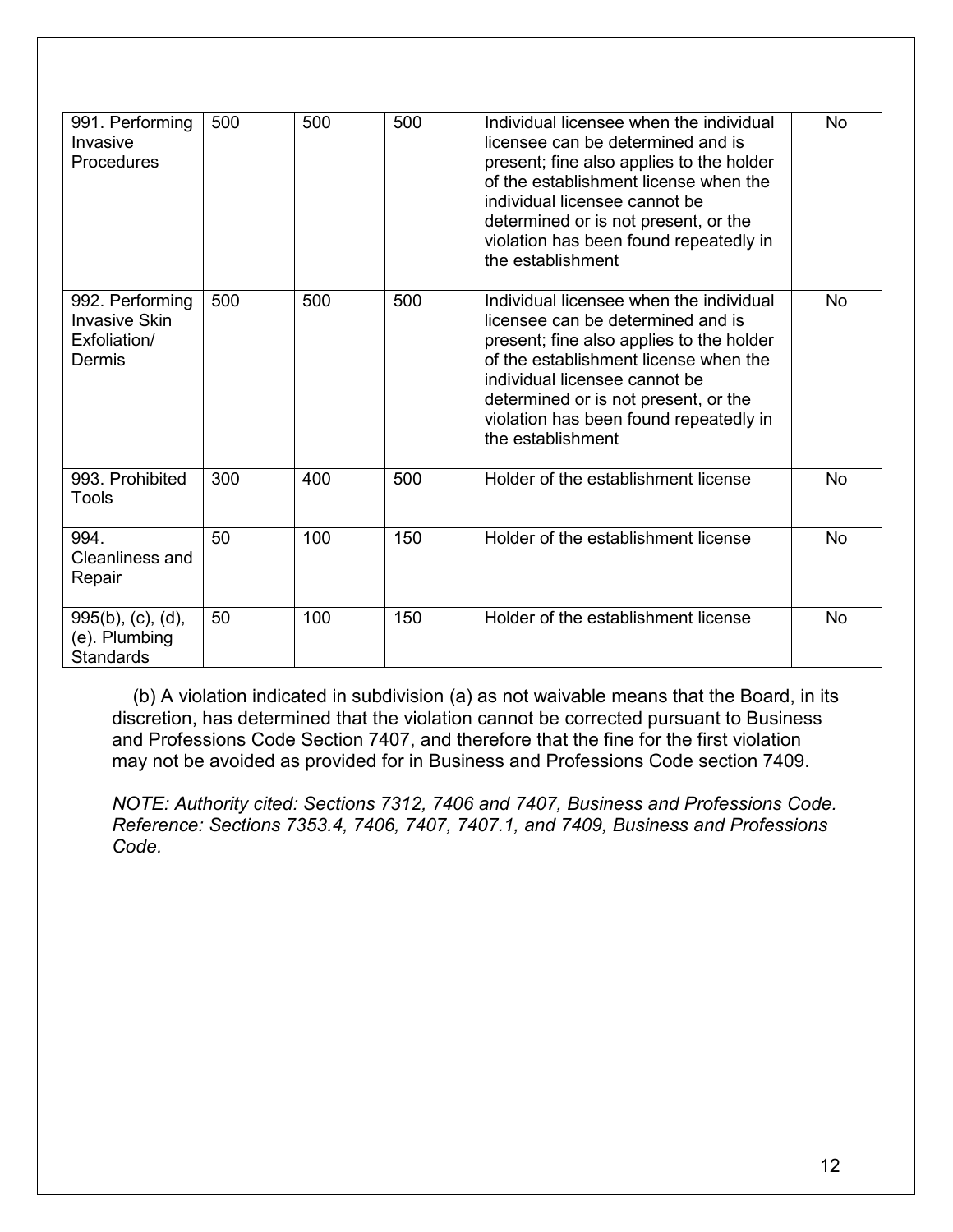#### **974.1. Disciplinary Review Committee**

 (a) The disciplinary review committee of the Board shall be composed of three (3) members of the board.

 (b) The board president, in his or her discretion, may appoint multiple disciplinary review committees.

 (c) The board president shall annually appoint members of the disciplinary review committee; the appointment will be made concurrently with the annual election of the Board President.

 (d) The board president shall select the dates and locations of the informal citation review hearings held before the disciplinary review committee.

*Note: Authority cited: Sections 7312 and 7410, Business and Professions Code. Reference: Section 7410, Business and Professions Code.*

#### **974.2. Appeal to Disciplinary Review Committee**

 (a) In addition to requesting a hearing provided for in Section 7411 of the Business and Professions Code, the cited person may within thirty (30) days of the date the notice of violation or citation was issued, notify the Board in writing of his or her request for an informal citation review hearing before the disciplinary review committee.

 (b) Upon receipt of a timely written request, the board staff shall schedule the cited person for the next hearing to be held in the general vicinity of the cited person's address of record and which is at least forty five (45) days after the board's receipt of the request for the hearing. The board staff shall, at least thirty (30) days before the date of the hearing, mail written notice to the cited person of the date, time, and location of the hearing.

 (c) The cited person shall appear and may bring legal counsel or an authorized representative to the hearing and may present written information and/or oral testimony to the disciplinary review committee.

 (d) The cited person may contest or appeal any of the following aspects of the citation or notice of violation:

 (1) The occurrence of a violation of the Barbering and Cosmetology Act or the regulations adopted by the board;

(2) The period of time for correction, if any; and/or

(3) The amount of the fine.

 (e) At the conclusion of the informal citation review hearing, the disciplinary review committee may elect to continue the hearing or to hold the record open for the cited person to present additional information to the committee. If the disciplinary review committee elects to continue the hearing, it will be continued until the next scheduled hearing to be held in the general vicinity of the cited person's address of record. Board staff shall give notice to the cited person of the date, time, and location of the continued hearing in accordance with subsection (b).

If the disciplinary review committee elects to hold the record open for submission of additional written information, the cited person must provide the additional written information to the same disciplinary review committee prior to its next scheduled meeting, and the committee shall close the record and consider the matter at its next scheduled meeting.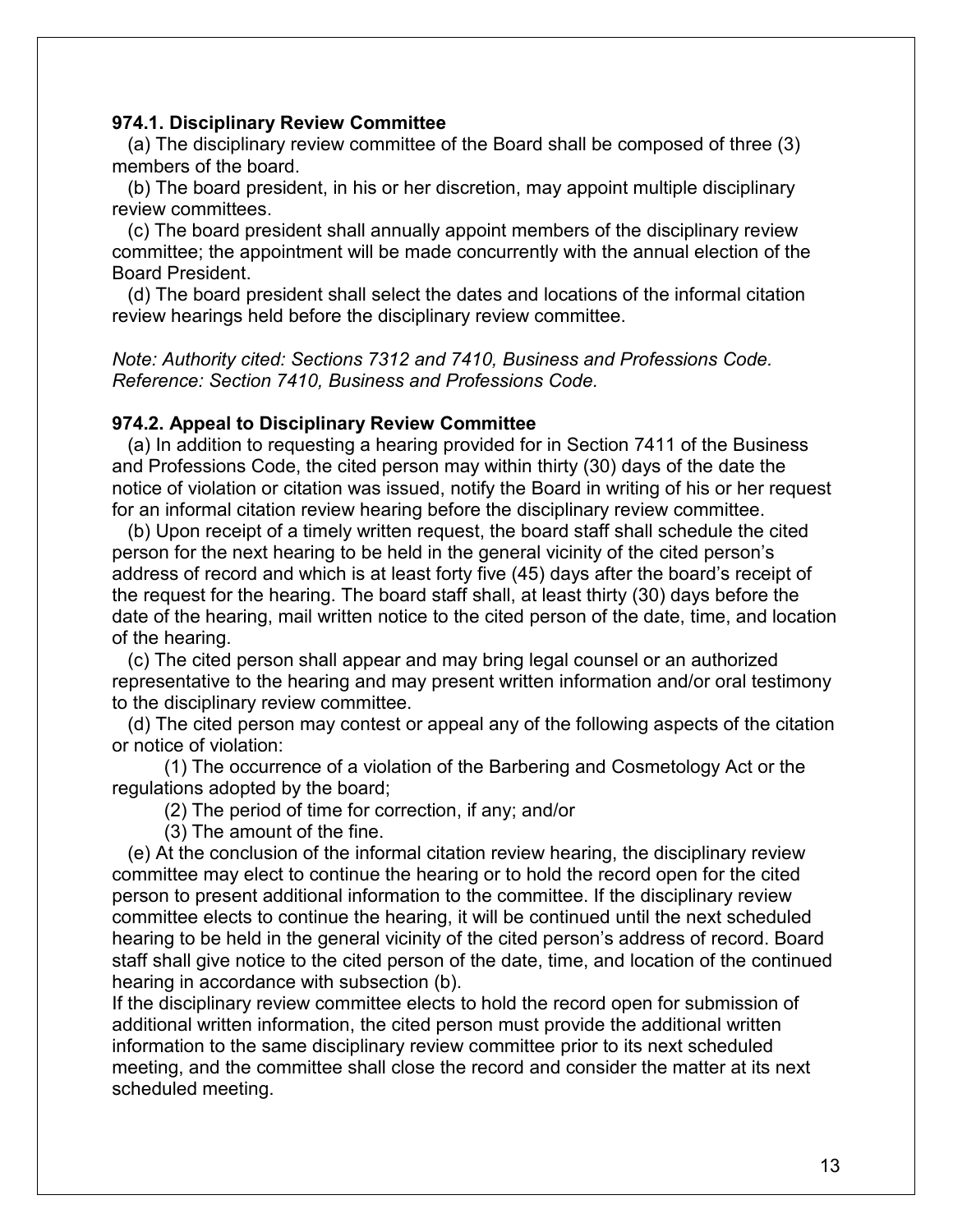(f) The disciplinary review committee may affirm, modify or dismiss the citation, including any fine. In no event shall the violations recorded on the citation or notice of violation or the administrative fines be increased. The disciplinary review committee may consider the history of previous violations of the same or similar nature in determining its decision in the matter. A written decision based on findings of fact shall be mailed to the cited person and his or her legal counsel, if any, within thirty (30) days from the date of the informal citation review hearing. The effective date of the decision shall be thirty (30) days after it is mailed to the cited person, and the effective date shall be written in the decision. This decision shall be deemed to be a final order with regard to the citation issued, including the fine levied.

 (g) If the cited person fails to appear at the informal citation review hearing and fails to show good cause, as defined in Section 975 for the failure to appear, the administrative fine shall become final and there shall be no administrative appeal except as otherwise provided by law.

 (h) If the disciplinary review committee affirms or modifies the citation or notice of violation, including any fine, the cited person may, prior to the effective date of the decision of the disciplinary review committee, request in writing a hearing before an administrative law judge pursuant to section 7411 of the Business and Professions Code. If the disciplinary review committee dismisses the citation or notice of violation in its entirety, any request for a hearing before an administrative law judge shall be deemed to be withdrawn.

*Note: Authority cited: Section 7312, Business and Professions Code. Reference: Sections 7410, 7412 and 7413, Business and Professions Code.*

#### **974.3 Installment Payment Plan**

 (a) A licensee with any administrative fine exceeding \$500 may request a payment plan consisting of no more than 12 monthly installments. The licensee must request the payment plan in writing. After the licensee requests a payment plan, the board will provide to the licensee a schedule of payments indicating the due date and amount of the payment.

 (b) A licensee's payment plan will be cancelled by the board if the licensee fails to follow any of the terms and conditions of the payment plan.

 (c) If a licensee's payment plan is cancelled by the board, the licensee will not be allowed to:

 (1) Renew any board-issued license he or she holds until all outstanding fines are paid in full;

(2) Request a payment plan for any subsequent administrative fine.

 (d) A licensee who is paying an administrative fine in accordance with the provisions of this section shall be permitted to renew any board-issued license he or she holds even if the fines have not been paid in full by the renewal date.

*Note: Authority cited: Sections 7312, 7408.1 and 7414, Business and Professions Code. Reference: Sections 7408.1 and 7414, Business and Professions Code.*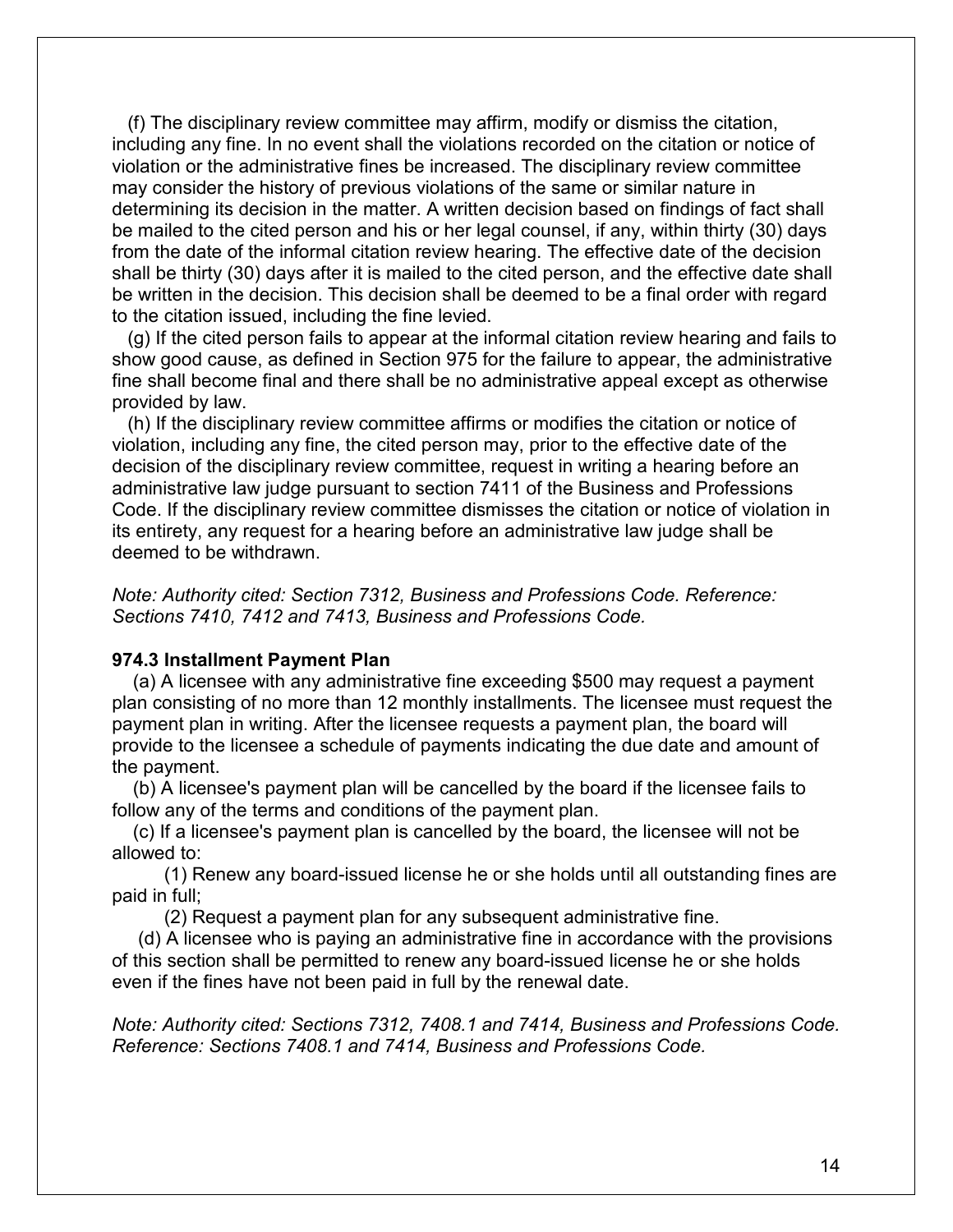#### **975. Good Cause for Failure to Appear for Hearing**

The board defines "good cause" for the purpose of Business and Professions Code Section 7413 as follows: Personal illness, auto accident, death or severe illness in the immediate family or other severe physical or emotional hardship. Any condition to be considered good cause by the board must be verified in writing (i.e., letter from a physician, official accident report, obituary notice).

*Note: Authority cited: Section 7312, Business and Professions Code. Reference: Section 7413, Business and Professions Code*.

#### **976. Citations; Unlicensed Activity**

A citation containing an order of abatement or an order to pay an administrative fine may be assessed against any person, firm, or corporation who is engaged in barbering, cosmetology or any of its branches, or electrolysis for compensation without a valid, unexpired license issued by the board.

All citations issued pursuant to this section shall meet the requirements of section 125.9 of the Code.

*Note: Authority cited: Section 7312, Business and Professions Code. Reference: Sections 125.9, 148 and 7317, Business and Professions Code.*

#### **Article 12 Health and Safety**

#### **977. Health and Safety Definitions**

The following words and terms, when used in this article, shall have the following meanings:

Autoclave—A device used to sterilize tools, equipment and supplies by subjecting them to high-pressure saturated steam.

Over-the-Counter—Cosmetology, barbering or electrology products that are made available for purchase by the general public without a physician's prescription.

Cosmetics—Substances used to enhance the appearance of the human body.

Contaminated—The presence of blood or other potentially infectious materials on an item's surface or visible debris such as dust, hair and skin.

Dermis—The layer of skin just below the epidermis; the living layer of the skin.

Disinfect or Disinfection—The use of chemicals to destroy harmful bacteria, viruses and pathogens on implements or tools to render them safe for use.

Disinfectant—A product registered by the U.S. Environmental Protection Agency (EPA) that has demonstrated bactericidal, fungicidal and virucidal activity. The products used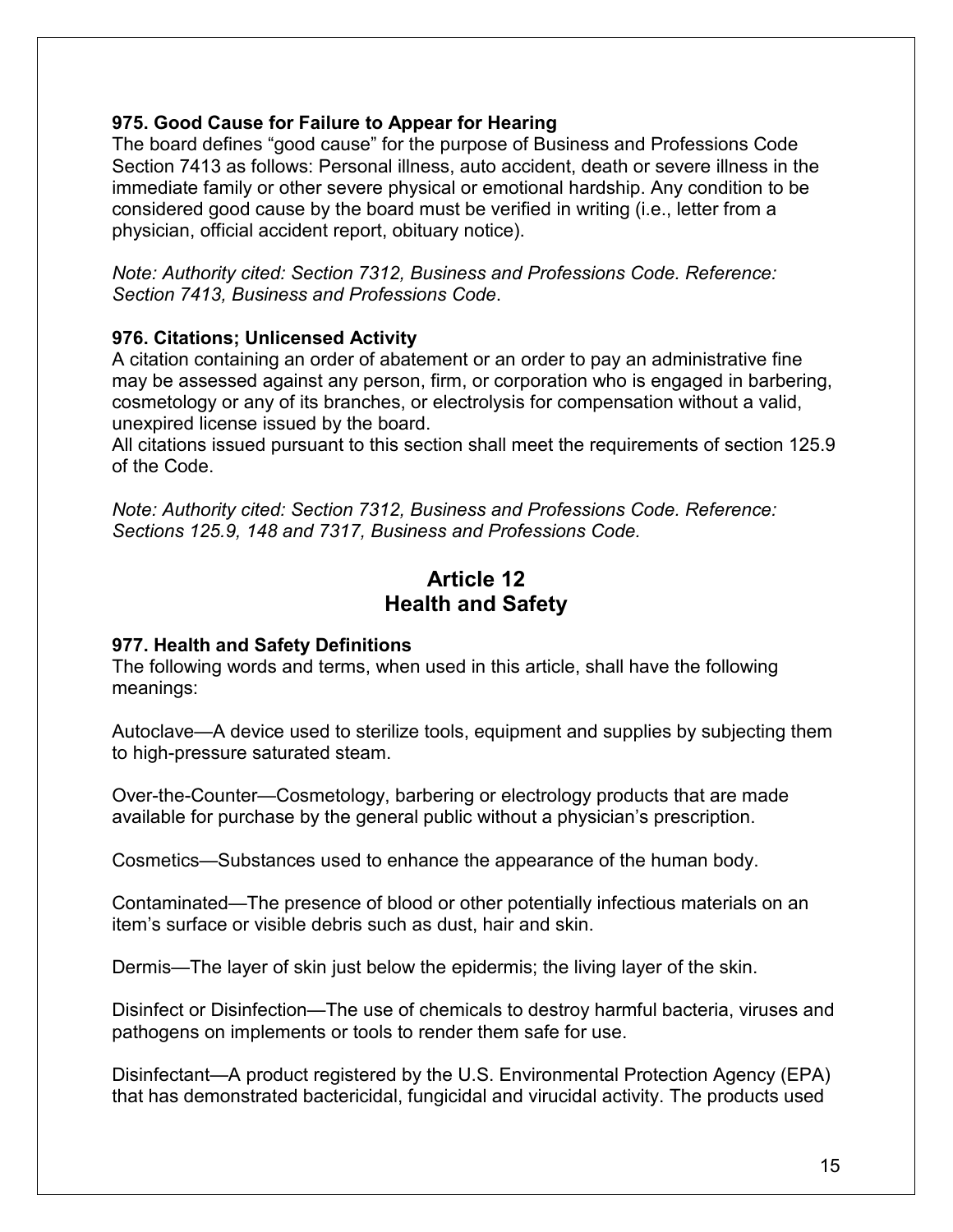must include a label from the manufacturer that indicates the EPA registration and must be in liquid form to disinfect non-electrical tools and spray or wipe form to disinfect electrical tools and shears.

Dry Heat Sterilizer—A device used to sterilize equipment and supplies by use of hot air that is nearly or completely free of water vapor.

Epidermis—The outermost layer of the skin; the non-living layer of the skin.

Electrical Tools—All tools used for barbering, cosmetology and electrology that require electricity to operate by means of an electrical cord, wireless charger, or battery. These include, but are not limited to, clippers, blow dryers, curling irons and flat irons.

Foot Basin—On a foot spa chair, the open vessel that is filled with water and in which the client's feet are placed during a pedicure.

Hot Styling Tools—Tools that utilize heat to style hair.

Non-Electrical Tools—All tools used for barbering, cosmetology and electrology that do not use any form of electricity to operate. These include, but are not limited to, shears, razors, cuticle nippers, cuticle pushers, nail clippers, metal files, metal smoothers, combs and hair clips.

Poisonous—A substance that can cause sickness or death by entering or touching the body.

Sanitary—A clean, healthy condition.

Soiled—dirty; not clean.

Sterilize or Sterilization—The process which removes or kills all forms of microbial life, including transmissible agents (such as fungi, bacteria, viruses and spore forms) by use of an autoclave or dry heat sterilizer.

Tub—A standalone, open vessel that is filled with water and in which the client's feet are placed during a pedicure.

*Note: Authority cited: Section 7312, Business and Professions Code. Reference: Section 7312(e), Business and Professions Code.*

#### **978. Minimum Equipment and Supplies**

 (a) Establishments and schools shall have and maintain the following minimum equipment and supplies:

 (1) If hair services are performed, at least one covered waste container per establishment for the disposal of hair. Hair must be disposed of in a covered waste container.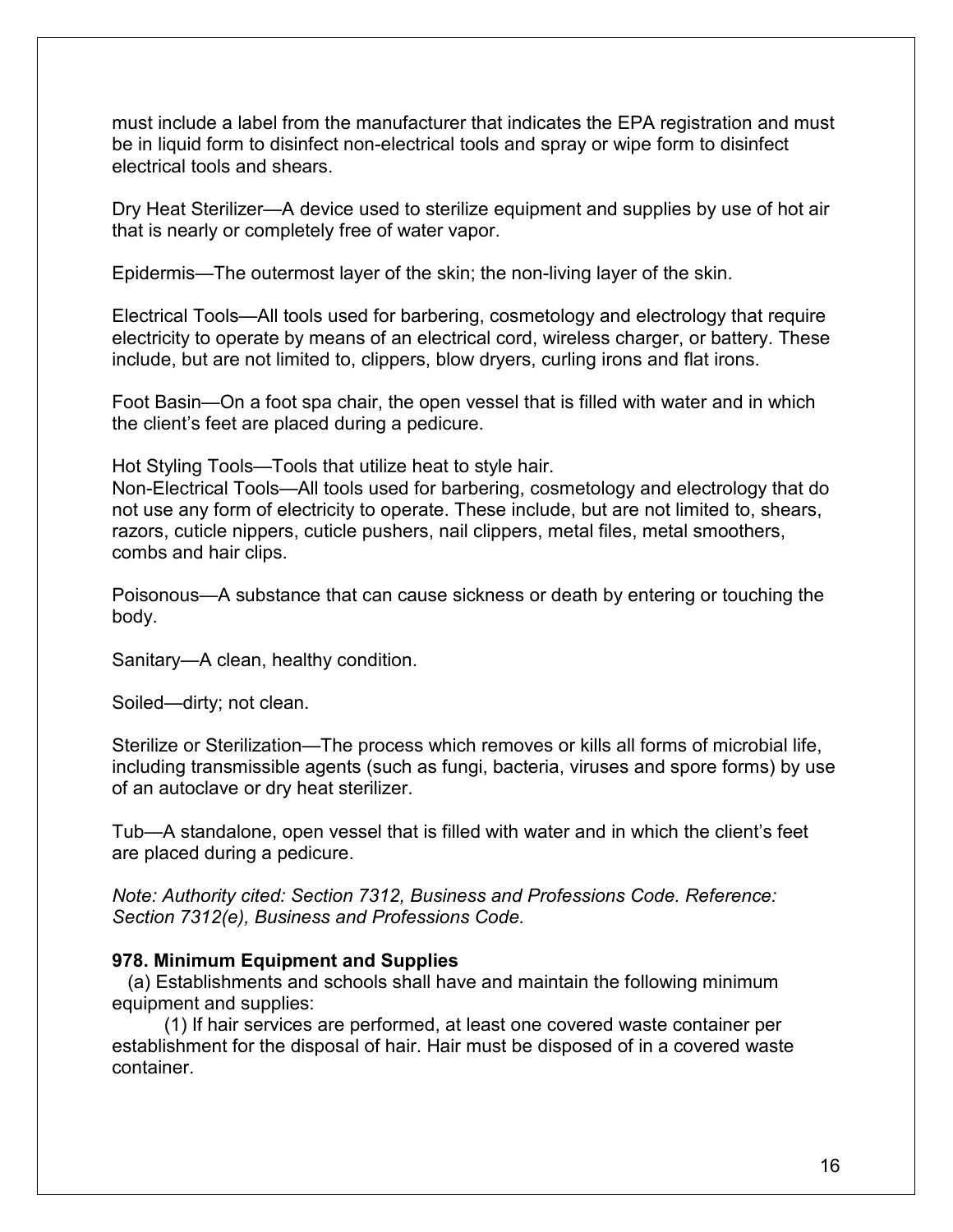(2) Closed containers to hold all soiled towels, gowns, smocks, linens and sheets in any enclosed area frequented by the public.

 (3) Closed, clean cabinets, drawers, or containers to hold all clean non-electrical tools, towels, gowns, smocks, linens and sheets.

 (4) Containers for disinfectant solution for tools and equipment to be disinfected. Containers must be labeled "Disinfectant Solution."

 (5) Each container specified in (4) shall contain sufficient disinfectant solution to allow for the total immersion of tools.

 (6) If electrolysis is performed, an autoclave or dry heat sterilizer that meets the requirements of Section 982.

 (b) Establishments and schools shall have disinfectant solution, mixed according to manufacturer's directions, available for use at all times.

 (c) A manufacturer-labeled container for the disinfectant used must be available at all times in the establishment or school. In the event that the last remaining disinfectant has been used, the empty manufacturer-labeled container must be present.

*Note: Authority cited: Section 7312, Business and Professions Code. Reference: Section 7312(e), Business and Professions Code.*

#### **979. Disinfecting Non-Electrical Tools**

 (a) Before use upon a client, all non-electrical tools that can be disinfected, excluding shears, shall be disinfected in the following sequential manner:

(1) Remove all visible debris.

(2) Clean with soap or detergent and water.

(3) Completely dry tools with a new, clean paper towel.

 (4) Then totally immerse in an EPA-registered disinfectant with demonstrated bactericidal, fungicidal, and virucidal activity, used according to manufacturer's instructions.

 (5) Licensees or students shall wear protective gloves or use tongs when removing tools from the disinfectant.

(b) The disinfectant solutions specified in subdivision (a) shall:

(1) Remain covered at all times.

 (2) Be changed according to the manufacturer's instructions or when it is cloudy or contains debris.

 (c) All tools used on a client or soiled in any manner shall be placed in a container labeled "Dirty," "Soiled," or "Contaminated."

 (d) All disinfected tools shall be stored in a clean, covered place that is labeled "Clean" or "Disinfected."

 (e) Disinfected tools shall not be placed in a container, pouch or holder that cannot be disinfected.

(f) Shears shall be disinfected according to the following sequential procedures:

(1) Remove all visible debris.

(2) Clean with soap or detergent and water.

(3) Spray or wipe the shear with an EPA-registered disinfectant with

demonstrated bactericidal, fungicidal, and virucidal activity, used according to manufacturer's instructions.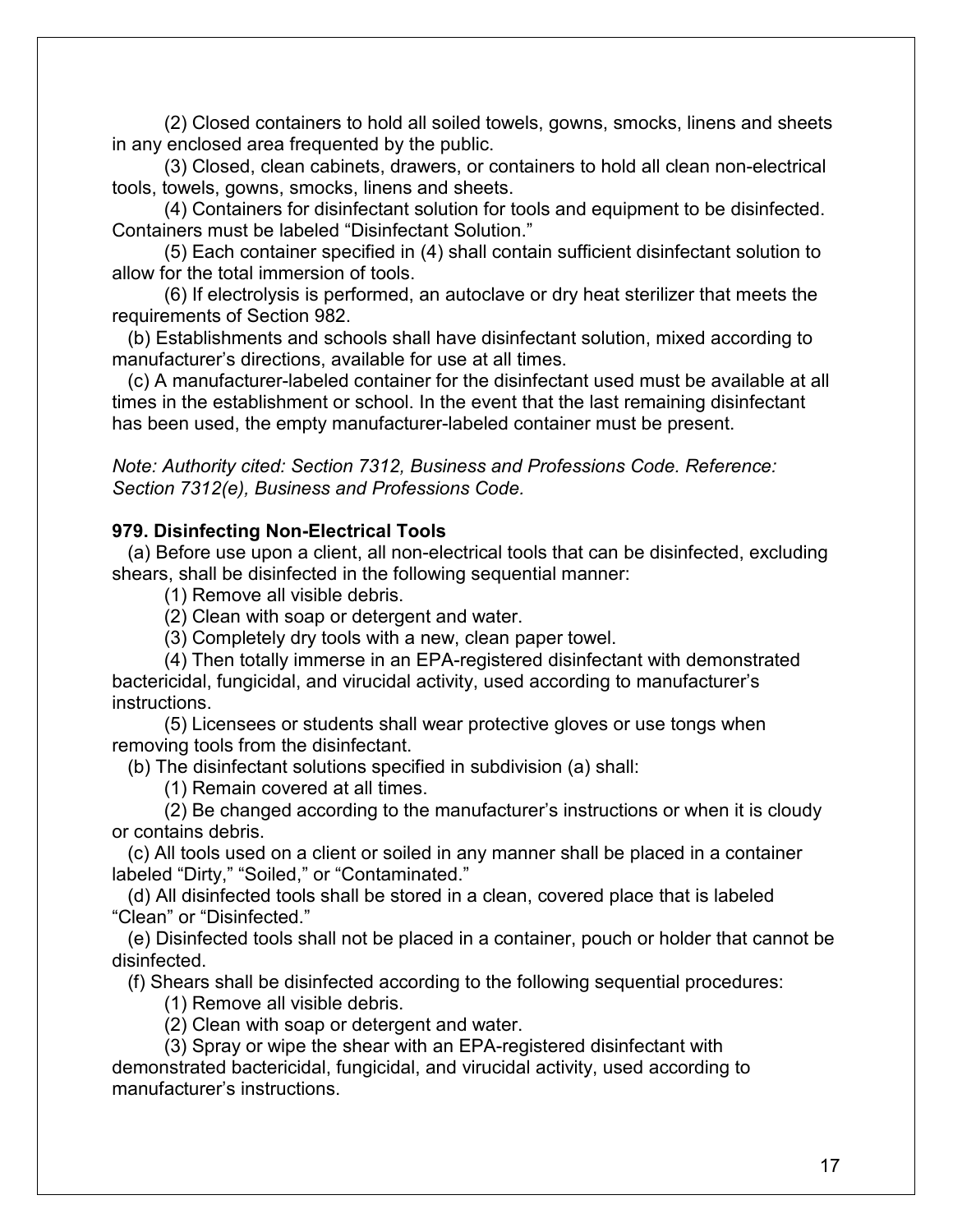(g) Disinfected shears shall not be placed in a container, pouch or holder that cannot be disinfected.

 (h) If tools specified in this section are sterilized in accordance with the requirements outlined in Section 982, the requirements of this section will be deemed to have been met.

*Note: Authority cited: Section 7312, Business and Professions Code. Reference: Section 7312(e), Business and Professions Code.*

#### **980. Disinfecting Electrical Tools**

 (a) Clippers and other electrical tools shall be disinfected prior to each use in the following sequential manner:

(1) First removing all visible debris.

 (2) Disinfect with an EPA-registered disinfectant spray or wipe with demonstrated bactericidal, fungicidal, and virucidal activity used according to manufacturer's instructions.

(b) All disinfected electrical tools shall be stored in a clean place.

 (c) All soiled electrical tools used on a client, or soiled in any manner, shall be placed in a container labeled "Soiled," "Dirty," or "Contaminated" (excluding hot styling tools).

*Note: Authority cited: Section 7312, Business and Professions Code. Reference: Section 7312(e), Business and Professions Code.* 

#### **980.1. Procedures for Cleaning and Disinfecting Whirlpool Foot spas, and Air-Jet Basins**

 (a) As used in this section, "whirlpool foot spa" or "spa" is defined as any basin using circulating water.

 (b) An air-jet basin is defined as any basin using an air jet stream system to move water.

 (c) After use upon each client, each whirlpool foot spa or air-jet basin shall be cleaned and disinfected in the following sequential manner:

(1) All water shall be drained from the basin.

 (2) The inside walls of the basin shall be scrubbed and cleaned of all visible debris with a clean brush, liquid soap (labeled as such on soap product), and water.

(3) The spa basin shall be rinsed with water.

(4) The spa basin shall be refilled with clean water.

 (5) The water in the basin shall be circulated with the correct amount (read manufacturer label for mixing instructions) of the EPA-registered hospital-liquid disinfectant that is labeled as a bactericide, fungicide, and virucide through the basin for at least 10 minutes.

 (6) The spa basin must be drained, rinsed, and wiped dry with a new, clean paper towel.

 (7) Record this procedure in the pedicure equipment-cleaning log. The log shall contain the date and time of each cleaning, initials of the person who completed the procedure, and shall indicate that the cleaning was done after a client.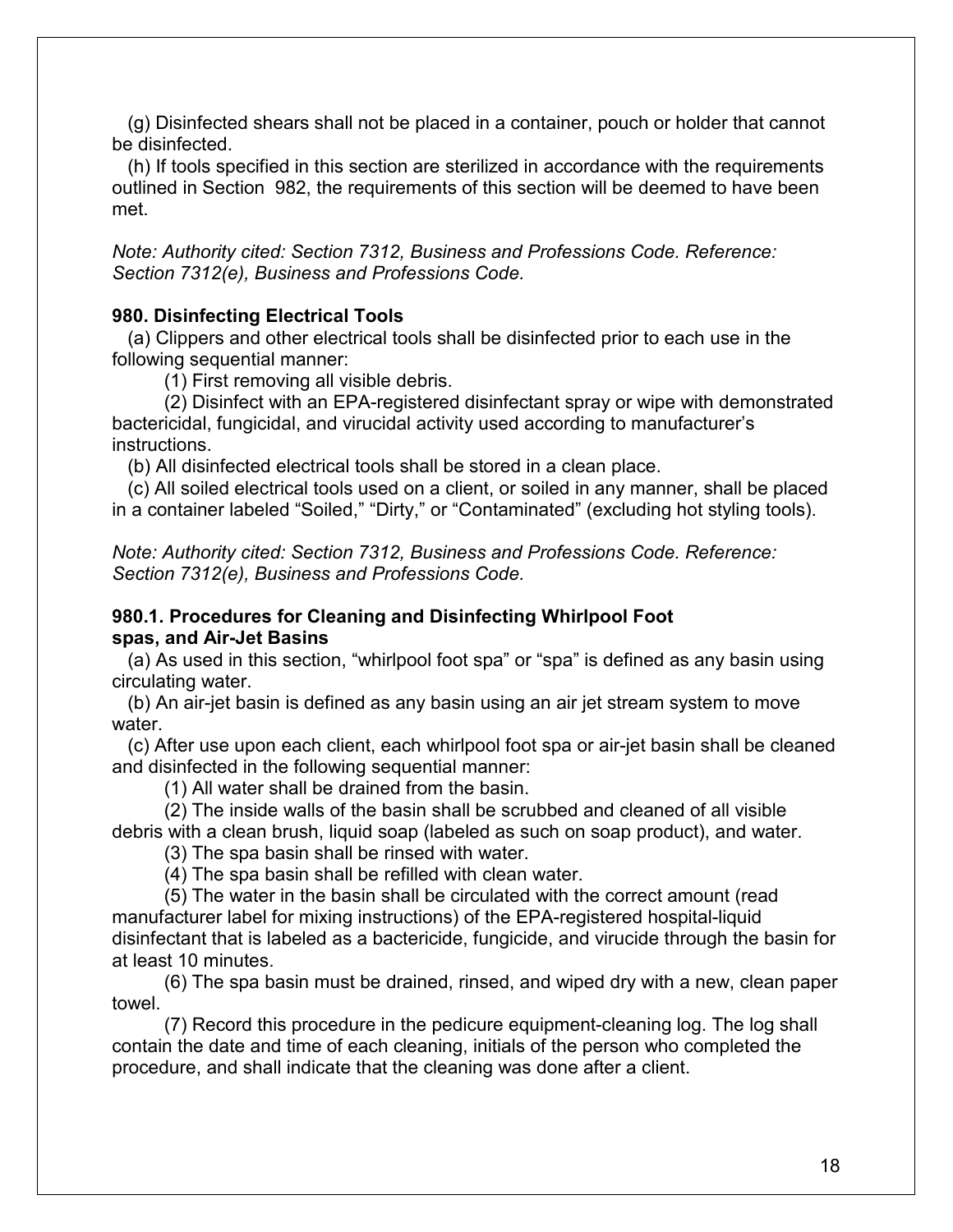(d) At the end of each day and after the last client, each whirlpool foot spa or air-jet basin shall be cleaned and disinfected in the following sequential manner:

(1) The screen and any other removable parts shall be removed.

 (2) Scrub all visible debris from the screen, inside walls of the basin, any other removable parts, and the area behind them with a clean brush, liquid soap (labeled as such on soap product), and water.

(3) Reinsert the clean screen and any other removable parts.

 (4) Fill the basin with warm water and detergent (labeled as such on detergent product) and circulate the detergent through the spa system for at least 10 minutes (follow the spa manufacturer's instructions).

(5) Drain the detergent solution and rinse the basin.

 (6) Refill the basin with clean water and circulate the correct amount (read the label for mixing instructions) of the EPA-registered hospital-liquid disinfectant that the label claims is a bactericide, fungicide, and virucide through the basin for at least 10 minutes.

 (7) Drain, rinse, and wipe the basin dry with a new, clean paper towel and allow basin to dry completely.

 (8) Record this procedure in the pedicure equipment-cleaning log. The log shall contain the date and time of each cleaning, initials of the person who completed the procedure, and shall indicate that the cleaning was done at the end of the day.

 (e) At least once each week, after completing the procedures provided in subsection (d) (1 through 6), each whirlpool foot spa and air-jet basin shall not be drained and the following sequential procedures shall be followed:

 (1) Do not drain the disinfectant solution. The unit shall be turned off and the disinfecting solution shall be left undisturbed in the unit for at least 6 hours.

 (2) After the disinfectant solution has been sitting at least 6 hours, drain and rinse the basin with clean water.

(3) Refill the basin with clean water and flush the system.

 (4) Record this procedure in the pedicure equipment-cleaning log. The log shall contain the date and time of each cleaning, initials of the person who completed the procedure, and shall indicate that the cleaning was done weekly.

 (f) The pedicure equipment-cleaning log shall be made available upon request by either a client or a board representative.

 (g) A whirlpool foot spa "Not in Service" must have a notation on the pedicure equipment-cleaning log that the foot spa is not in service. The foot spa must have a "Not in Service" sign displayed on the chair and be kept in a sanitary condition.

 (h) A violation of this section may result in an administrative fine and/or disciplinary action. Each whirlpool foot spa or air-jet basin not in compliance with this section may result in a separate violation.

*Note: Authority cited: Section 7312, Business and Professions Code. Reference: Section 7312(e), Business and Professions Code.* 

#### **980.2. Procedures for Cleaning and Disinfecting Pipeless Foot spas**

 (a) As used in this section, "pipeless" foot spa is defined as any unit with footplates, impellers, impeller assemblies, and propellers.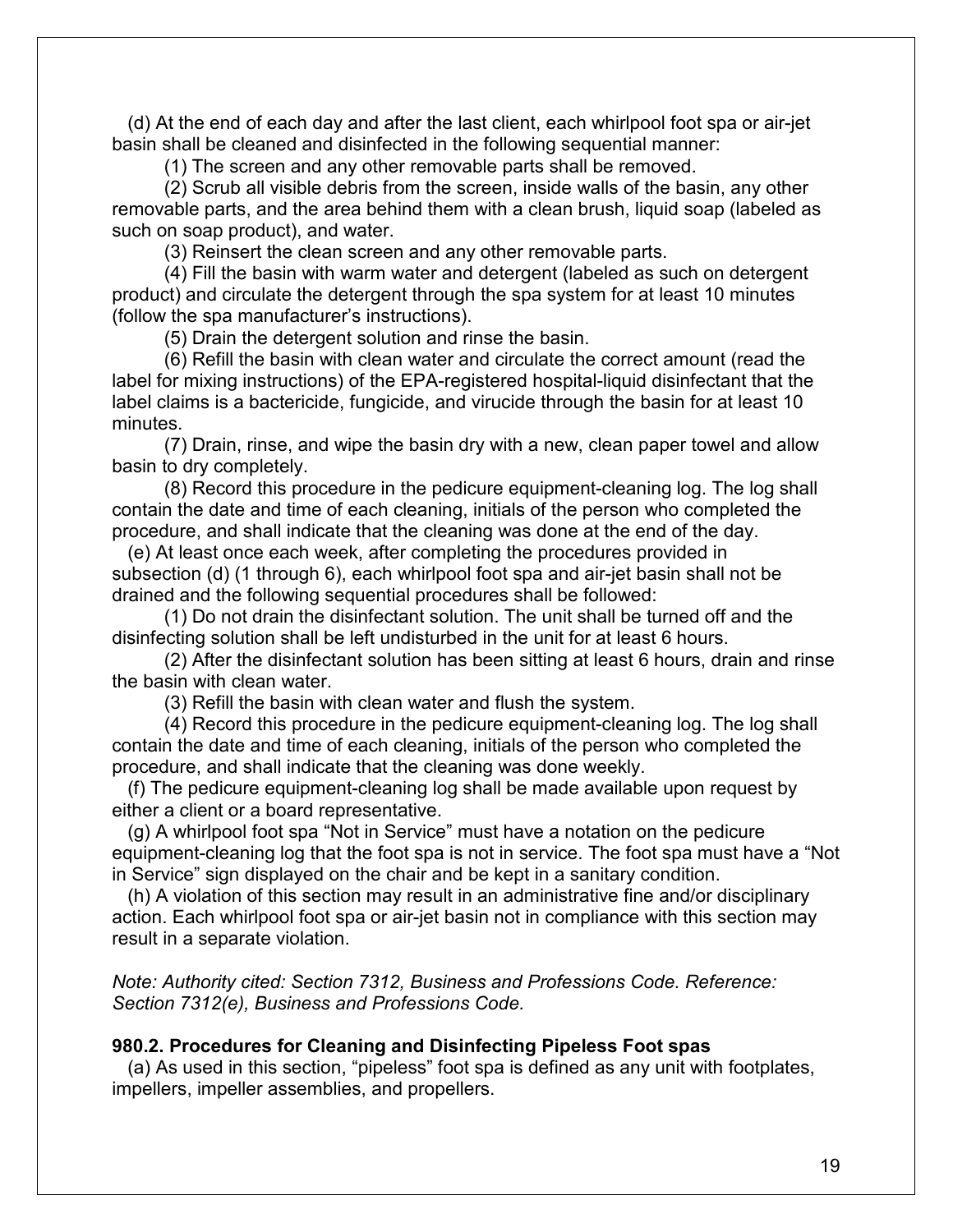(b) After use upon each client, each pipeless foot spa shall be cleaned and disinfected in the following sequential manner:

(1) All water shall be drained from the spa basin.

 (2) Remove footplate and any other removable components according to the manufacturer's instructions.

 (3) Scrub all visible debris from the impeller, footplate, inside walls of the basin, and other components, and the areas behind or under each with a clean brush, liquid soap (labeled as such on soap product), and water. Rinse with clean water.

(4) Reinsert the properly cleaned footplate and other components.

 (5) Refill the basin with clean water and circulate the correct amount (read the label for mixing instructions) of the EPA-registered hospital-liquid disinfectant that the label claims is a bactericide, fungicide, and virucide, through the basin for at least 10 minutes.

(6) Drain, rinse, and wipe the basin dry with a new, clean paper towel.

 (7) Record this procedure in the pedicure equipment-cleaning log. The log shall contain the date and time of each cleaning, initials of the person who completed the procedure, and shall indicate that the cleaning was done after a client.

 (c) At the end of every day and after performing the procedures provided in subsection (b)(1 through 7) and after the last client, each pipeless foot spa shall be cleaned and disinfected in the following sequential manner:

 (1) Fill the basin with warm water and detergent (labeled as such on detergent product) and circulate the detergent through the spa system for at least 10 minutes (follow manufacturer's instructions).

(2) Drain the detergent solution and rinse the basin.

 (3) Refill the basin with clean water and circulate the correct amount (read the label for mixing instructions) of the EPA-registered hospital-liquid disinfectant that the label claims is a bactericide, fungicide, and virucide, through the basin for at least 10 minutes.

(4) Drain, rinse, and wipe the basin dry with a new, clean paper towel.

(5) Allow the basin to dry completely.

 (6) Record this procedure in the pedicure equipment-cleaning log. The log shall contain the date and time of each cleaning, initials of the person who completed the procedure, and shall indicate that the cleaning was done at the end of the day.

 (d) At least once each week, after completing the procedures provided in subsection (c) (1 through 3), the disinfectant solution in each pipeless foot spa shall not be drained and the following sequential procedures shall be followed:

 (1) The unit shall be turned off and the disinfecting solution shall be left in the unit undisturbed for at least 6 hours.

 (2) After the disinfectant solution has been sitting at least 6 hours, rinse and wipe the basin dry with a new, clean paper towel.

 (3) Record this procedure in the pedicure equipment-cleaning log. The log shall contain the date and time of each cleaning, initials of the person who completed the procedure, and shall indicate that the cleaning was done weekly.

 (e) The pedicure equipment-cleaning log shall be made available upon request by either a client or a board representative.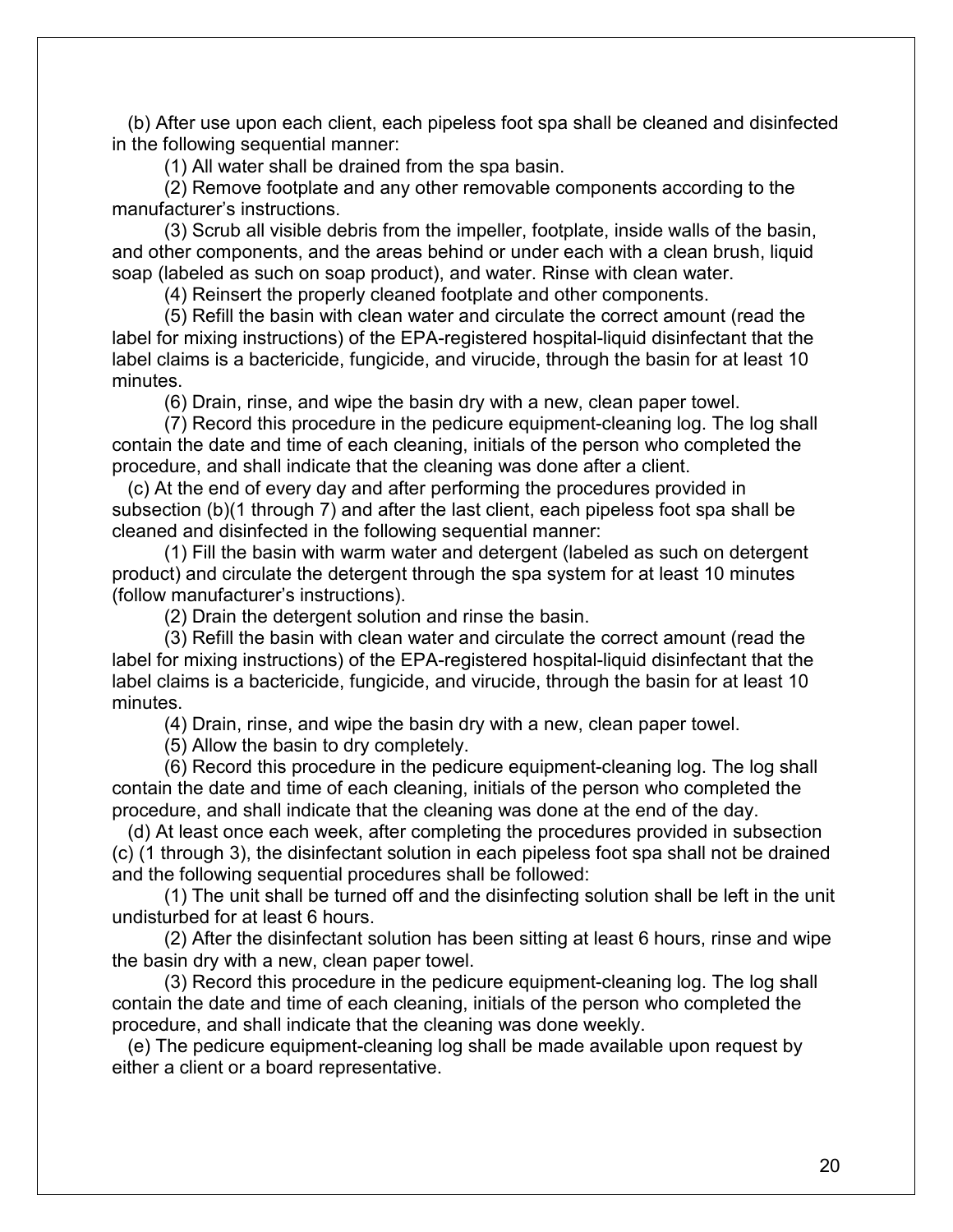(f) A whirlpool foot spa "Not in Service" must have a notation on the pedicure equipment-cleaning log that the foot spa is not in service. The foot spa must have a "Not in Service" sign displayed on the chair and be kept in a sanitary condition.

 (g) A violation of this section may result in an administrative fine and/or disciplinary action. Each pipeless foot spa not in compliance with this section may result in a separate violation.

*Note: Authority cited: Sections 7312 and 7406, Business and Professions Code. Reference: Section 7312(e), Business and Professions Code.* 

#### **980.3. Procedures for Cleaning and Disinfecting Non-Whirlpool Foot Basins or Tubs**

 (a) As used in this section, "non-whirlpool foot basins" or "tubs" are defined as any basin, tub, footbath, sink, bowl, and all non-electrical equipment that holds water for a client's feet during a pedicure service.

 (b) After use upon each client, each non-whirlpool foot basin or tub shall be cleaned and disinfected in the following sequential manner:

(1) All water shall be drained from the foot basin or tub.

 (2) The inside surfaces of the foot basin or tub shall be scrubbed and cleaned of all visible debris with a clean brush, liquid soap (labeled as such on soap product), and water.

(3) The foot basin or tub shall be rinsed with clean water.

 (4) Refill the foot basin or tub with clean water and the correct amount (read the label for mixing instructions) of the EPA-registered hospital-liquid disinfectant that the label claims is a bactericide, fungicide, and virucide. Leave the disinfecting solution in the foot basin or tub for at least 10 minutes.

(5) Drain, rinse, and wipe the basin dry with a new, clean paper towel.

 (6) Record this procedure in the pedicure equipment-cleaning log. The log shall contain the date and time of each cleaning, initials of the person who completed the procedure, and shall indicate that the cleaning was done after a client.

 (c) The pedicure equipment-cleaning log shall be made available upon request by either a client or a board representative.

 (d) A violation of this section may result in an administrative fine and/or disciplinary action. Each non-whirlpool foot basin or tub not in compliance with this section may result in a separate violation.

 (e) All disinfected basins or tubs shall be stored in a clean, covered place labeled "Clean" or "Disinfected."

*Note: Authority cited: Sections 7312 and 7406, Business and Professions Code. Reference: Section 7312(e), Business and Professions Code.*

#### **980.4. Disposable Foot Basin or Tub Liners**

 (a) Single-use, disposable, recyclable liners designed specifically and manufactured for use as a foot basin or tub liner shall be disposed of immediately after each use and may not be disinfected or reused.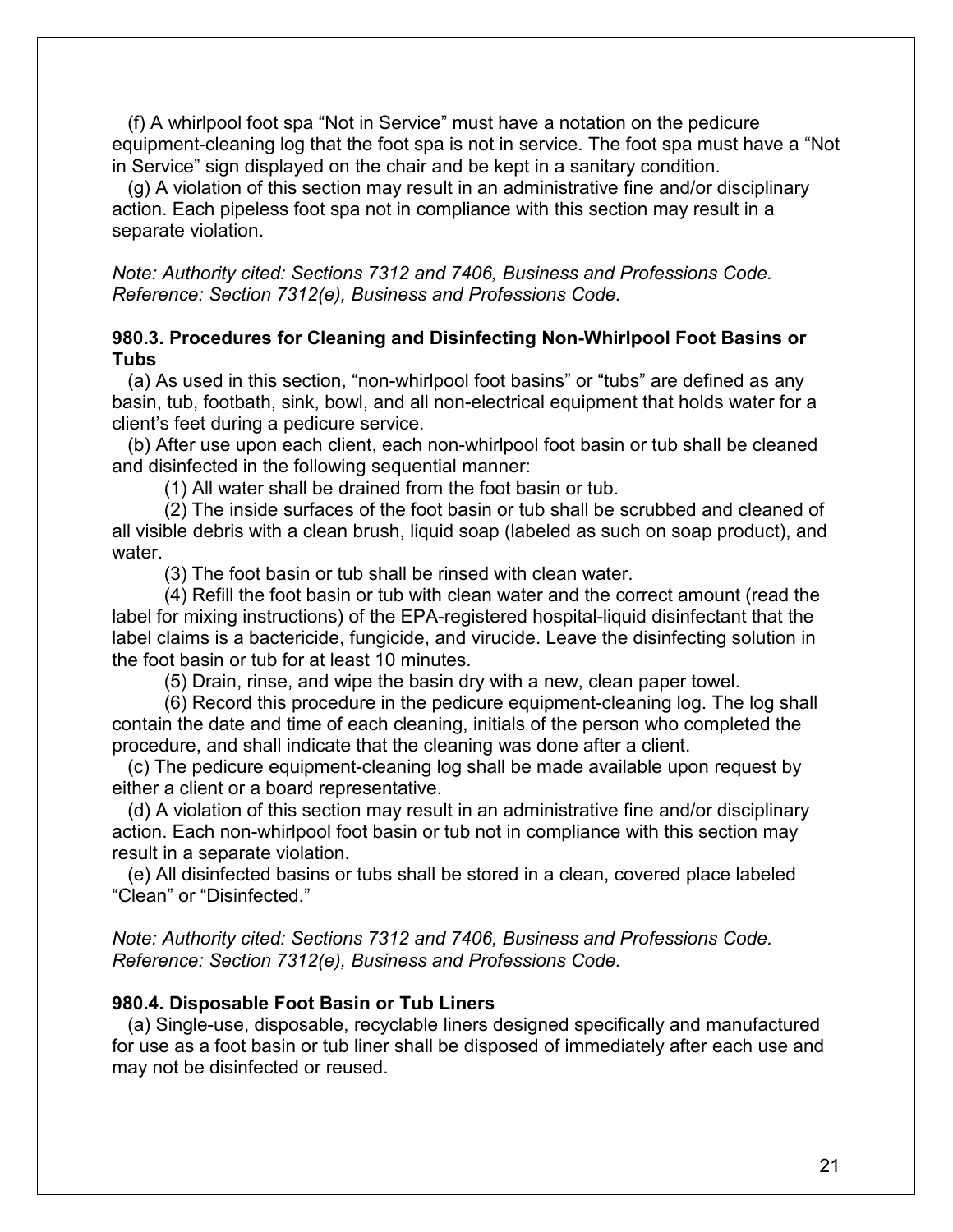(1) After disposal of the pedicure basin liner the basin or tub shall be scrubbed and cleaned of all visible debris with a clean brush and liquid soap (labeled as such on soap product) and water. The foot basin or tub shall be rinsed with clean water and wiped dry with a new, clean paper towel.

 (2) Record the cleaning procedure in the pedicure equipment-cleaning log. The log shall contain the date and time of each cleaning, initials of the person who completed the procedure, and shall indicate that the cleaning was done after a client.

 (3) The pedicure equipment-cleaning log shall be made available upon request by either a client or a board representative.

 (4) Establishments or schools that utilize the liners must maintain a supply of five liners per foot tub basin for use at all times.

*Note: Authority cited: Sections 7312 and 7406, Business and Professions Code. Reference: Section 7312(e), Business and Professions Code.*

#### **981. Tools and Supplies**

 (a) All tools and supplies that come into direct contact with a client and cannot be disinfected (including, but not limited to, buffers, pumice stones, wax sticks, toe separators, gloves, cotton pads, sponges, emery boards, and neck strips) shall be disposed of in a waste container immediately after use on a single client.

 (b) New supplies and single-use, disposable tools shall be stored in a clean, covered place labeled "New."

 (c) No person working or training in an establishment or school shall be permitted to carry any tools or supplies in or on a garment or uniform (including pouches and holsters) while practicing any of the acts as defined in Section 7316 of the Business and Professions Code.

*Note: Authority cited: Section 7312, Business and Professions Code. Reference: Section 7312(e), Business and Professions Code.* 

#### **982. Sterilizing Electrolysis Tools**

 (a) Before use upon a client in schools and establishments, all electrolysis tools that can be sterilized, excluding single-use, pre-sterilized, disposable needles/wire filaments, shall be sterilized by one of the following methods:

 (1) Clean with soap or detergent and water (which may include the use of ultrasonic equipment) and then sterilized by one of the following methods:

 (A) Autoclave, registered and listed with the U.S. Food and Drug Administration (FDA), used according to manufacturer's instructions.

 (B) Dry heat sterilizer, registered and listed with the FDA, used according to manufacturer's instructions.

 (C) Chemical (color change) indicators must be used on each sterilized package to indicate the sterilization process was completed.

 (2) All sterilized tools shall remain in the package they were sterilized in until ready for use. This package must be undamaged and labeled "Sterilized" or "Sterilization."

 (3) All tools that have been used on a client or soiled in any manner shall be placed in a container labeled "Dirty," "Soiled," or "Contaminated."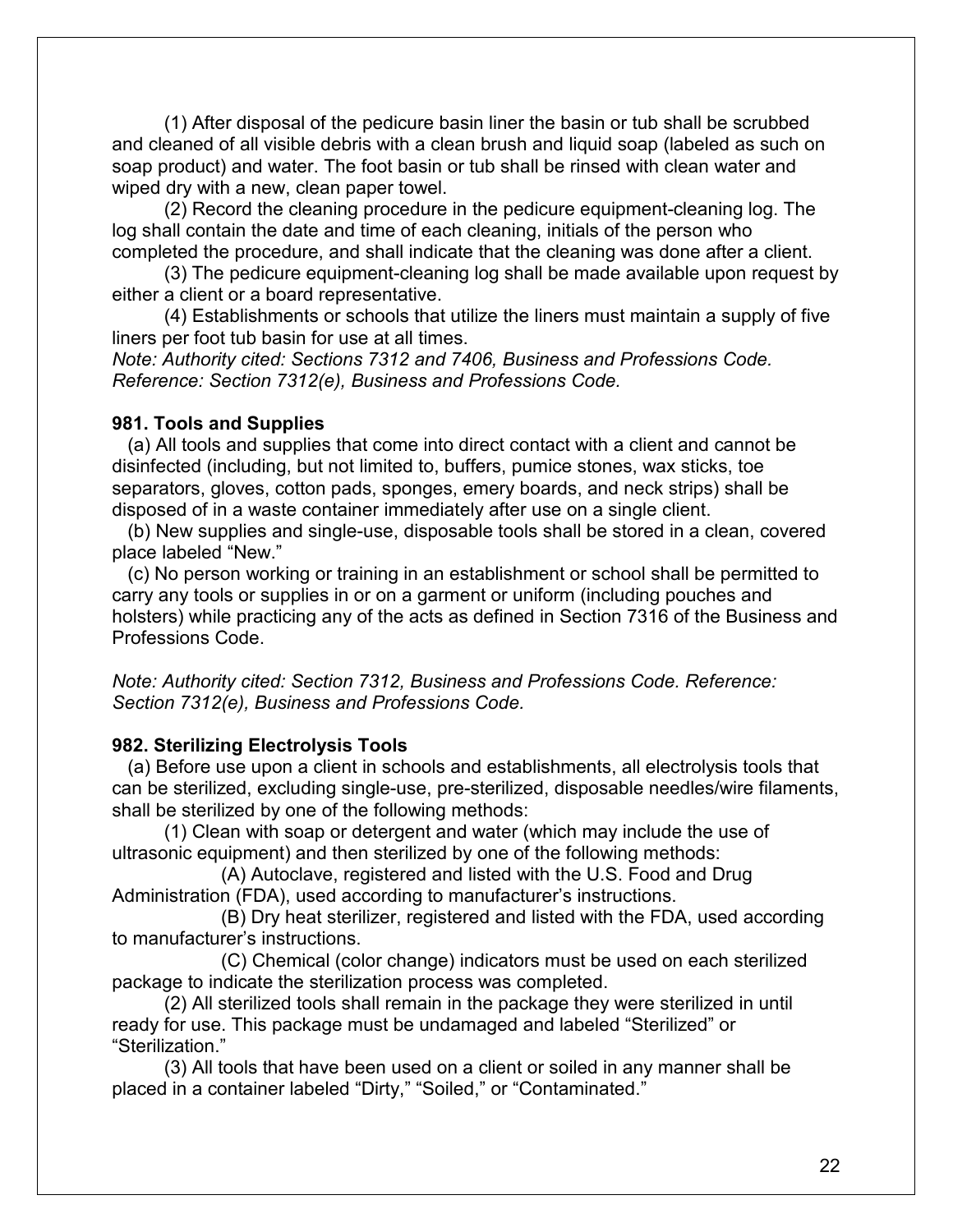(4) Sterilization equipment shall be checked weekly to ensure that it is reaching the temperature required by manufacturer's instructions.

 (b) Single-use, pre-sterilized, disposable electrolysis needles/wire filaments must be placed in a puncture-resistant sharps container immediately after use, when contaminated before use, or when opened and found damaged. The sharps container must be changed when not more than three-quarters filled and disposed of as biohazardous waste.

*Note: Authority cited: Section 7312, Business and Professions Code. Reference: Section 7312(e), Business and Professions Code.* 

#### **983. Personal Cleanliness**

(a) The attire of a licensee or student serving a client shall at all times be clean.

 (b) Every licensee or student performing services shall thoroughly wash his or her hands with soap and water or any equally effective alcohol-based hand-cleaning product immediately before serving each client.

*Note: Authority cited: Section 7312, Business and Professions Code. Reference: Section 7312(e), Business and Professions Code.* 

#### **984. Disease and Infestation**

 (a) No establishment or school shall knowingly permit a licensee or student afflicted with an infection or parasitic infestation capable of being transmitted to a client to serve clients or train in the establishment or school.

 (b) No establishment or school shall knowingly require or permit a licensee or student to work on a client with an infection or parasitic infestation capable of being transmitted to the licensee or student.

 (c) Infections or parasitic infestation capable of being transmitted between licensee or student and client include, but are not limited to, the following:

- Cold, influenza or other respiratory illness accompanied by a fever, until 24 hours after resolution of the fever.
- Streptococcal pharyngitis ("strep throat"), until 24 hours after treatment has been initiated, and 24 hours after resolution of fever.
- Purulent conjunctivitis ("pink eye"), until examined by a physician or other licensed clinician and approved for return to work.
- Pertussis ("whooping cough"), until five days of antibiotic therapy has been completed.
- Varicella ("chicken pox"), until the sixth day after onset of rash or sooner if all lesions have dried and crusted.
- Mumps, until nine days after onset of parotid gland swelling.
- Tuberculosis, until a local health department authority states that the individual is noninfectious.
- Impetigo (bacterial skin infection), until 24 hours after treatment has begun.
- Pediculosis (head lice), until the morning after first treatment.
- Scabies ("crabs"), until after treatment has been completed.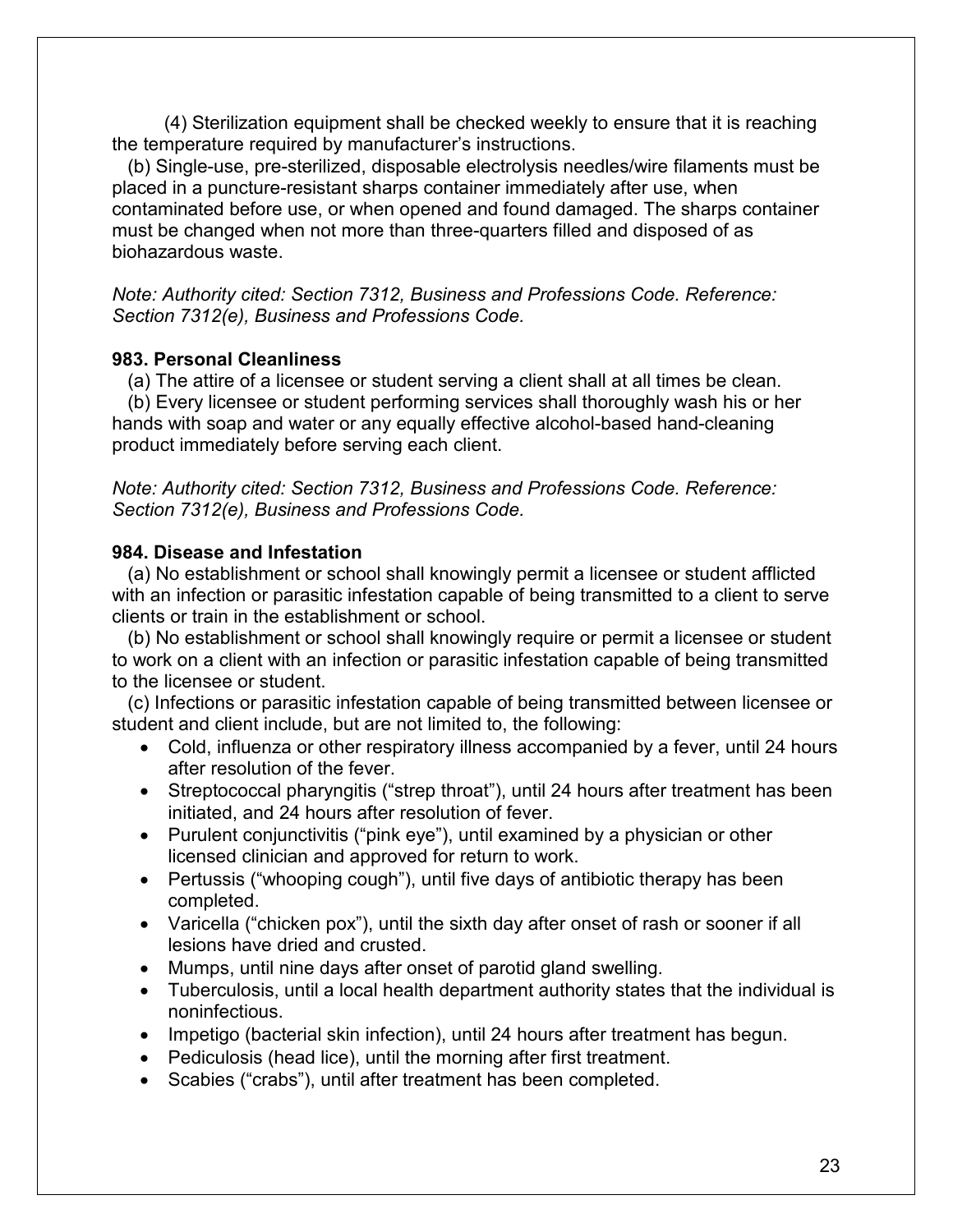(d) Blood-borne diseases, such as HIV/AIDS and hepatitis B (HBV), shall not be considered infectious or communicable diseases for the purpose of this section.

 (e) No person working or training in an establishment or school shall perform services upon a surface of the skin or scalp where such skin is inflamed or broken (e.g., abraded, cut), or where a skin infection or eruption is present; nor shall a person working or training in an establishment or school perform services if the skin of his or her hands is inflamed or broken, or where a skin infection or eruption is present, without wearing gloves.

*Note: Authority cited: Section 7312, Business and Professions Code. Reference: Section 7312(e), Business and Professions Code; and Section 121365, Health and Safety Code.* 

#### **985. Neck Strips**

A sanitary neck strip or towel shall be used to keep the protective covering, such as client capes, from coming in direct contact with a client's neck.

*Note: Authority cited: Section 7312, Business and Professions Code. Reference: Section 7312(e), Business and Professions Code.* 

#### **986. Neck Dusters and Brushes**

 (a) Before use on a client, neck or nail dusters and all other manicure brushes that are used in an establishment or school on a client shall be cleaned in the following sequential manner:

(1) Remove all visible debris.

(2) Clean with soap or detergent and water.

(3) Dry dusters or brushes.

 (4) Store all clean dusters or brushes in a clean, covered place that is labeled "Clean."

 (5) All dusters or brushes used on a client or soiled in any manner shall be placed in a container labeled "Dirty," "Soiled," or "Contaminated."

 (b) Before use on a client, natural fiber, facial, acrylic, gel, nail-art, and makeup brushes used in an establishment or school, on a client, shall be cleaned in the following sequential manner:

(1) Remove all visible debris.

 (2) Clean by using a cleansing agent(s) such as monomer, makeup brush liquid/spray cleaner, alcohol.

(3) Dry brushes.

 (4) Store all clean brushes in a clean, covered place that is labeled "Clean."

 (5) All brushes used on a client or soiled in any manner shall be placed in a container labeled "Dirty," "Soiled," or "Contaminated."

*Note: Authority cited: Section 7312, Business and Professions Code. Reference: Section 7312(e) Business and Professions Code.*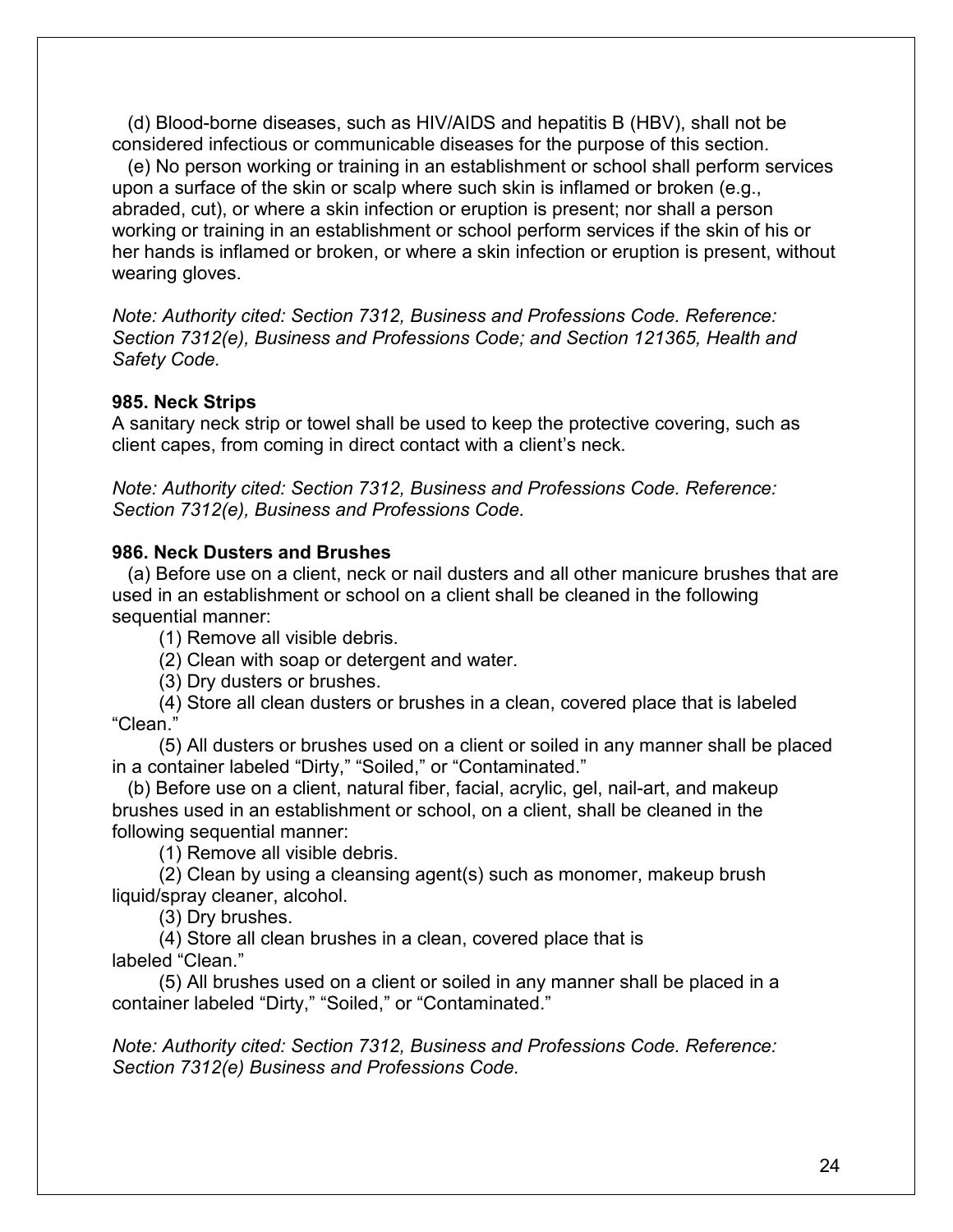#### **987. Towels**

 (a) After a towel, sheet, robe, linen, or smock has been used once, it shall be deposited in a closed container and not used until properly laundered and sanitized.

 (b) Towels, sheets, robes, linens, and smocks shall be laundered either by regular commercial laundering or by a noncommercial laundering process which includes immersion in water at least 160o F for not less than 25 minutes during the washing or rinsing operation. Alternately, it is acceptable if the commercial laundry opts to use chemicals and cold water to reduce organisms on laundry, provided the laundry follows manufacturers' instructions for washing machines, dryers, detergents, rinse aids, and other additives. The laundry detergents used are not required to have stated antimicrobial claims.

 (c) All clean towels, sheets, robes, linens, and smocks shall be stored in clean, closed cabinets or a clean, closed container.

*Note: Authority cited: Section 7312, Business and Professions Code. Reference: Section 7312(e), Business and Professions Code.*

#### **988. Liquids, Creams, Powders, and Cosmetics**

 (a) All liquids, creams, waxes, shampoos, gels, and other cosmetic preparations shall be kept in clean, closed containers. Powders may be kept in clean shakers.

 (b) All bottles and containers shall be distinctly and correctly labeled to disclose their contents. All bottles and containers containing poisonous substances shall be additionally and distinctly marked as such. Poisonous substances that are maintained in the manufacturer-labeled container are not required to have additional labeling.

 (c) When only a portion of a cosmetic preparation is to be used on a client, it shall be removed from the bottle or container in such a way as not to contaminate the remaining portion.

 (1) This provision does not apply to cosmetic preparations that have been demonstrated to be unlikely to transmit pathogens (e.g., nail polish, artificial nail monomer liquids).

(d) Pencil cosmetics shall be sharpened before each use.

*Note: Authority cited: Section 7312, Business and Professions Code. Reference: Section 7312(e), Business and Professions Code.* 

#### **989. Prohibited Hazardous Substances/Use of Products**

No establishment or school shall:

 (a) Have on the premises cosmetic products containing hazardous substances banned by the FDA for use in cosmetic products.

(b) Have on the premises methyl methacrylate monomer and/or methylene chloride.

 (c) Use a product in a manner that is disapproved by the FDA, Occupational Safety and Health Administration, or EPA.

*Note: Authority cited: Section 7312, Business and Professions Code. Reference: Section 7312(e), Business and Professions Code.*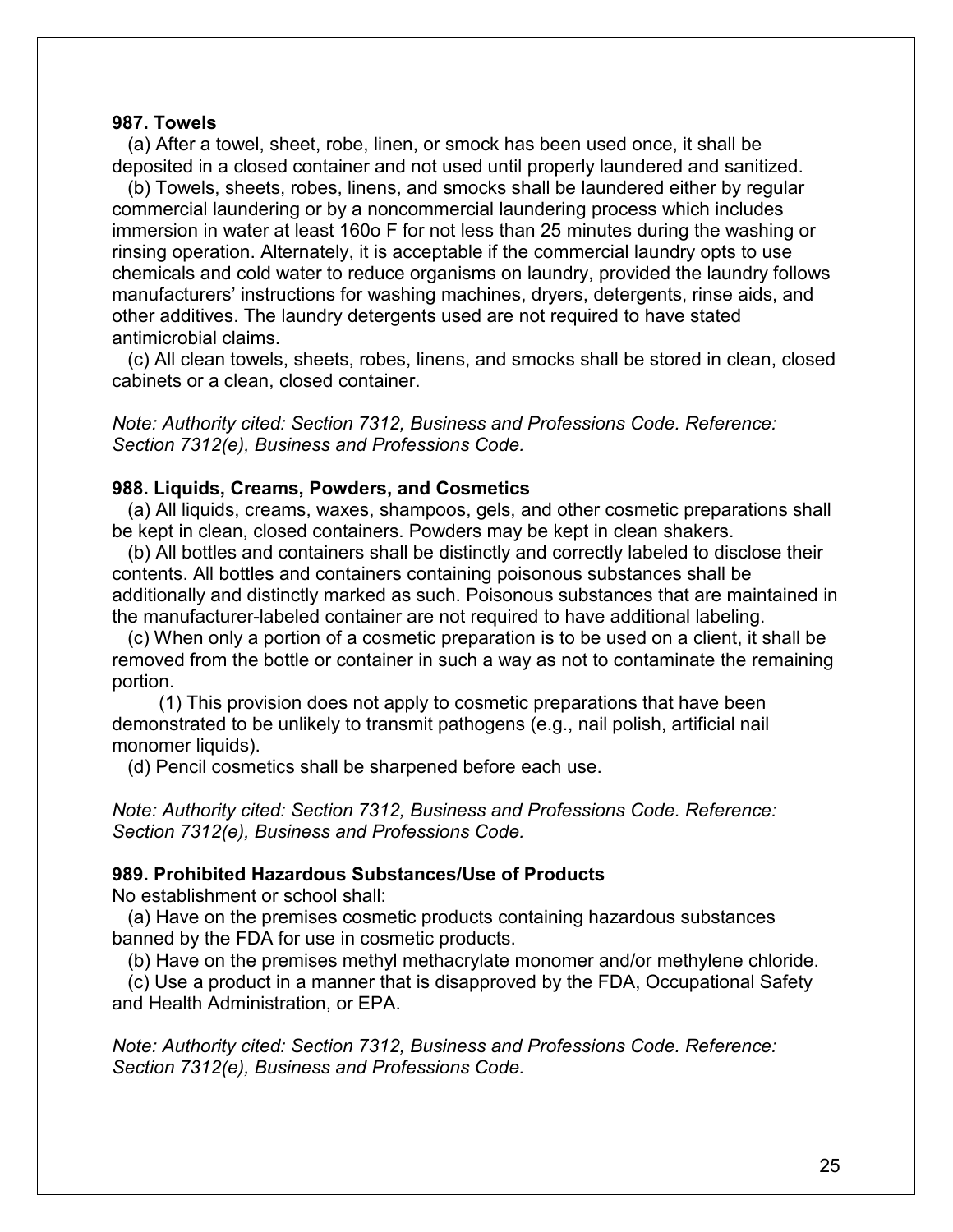#### **990. Headrests, Shampoo Trays and Bowls, and Treatment Tables**

 (a) The headrest of chairs shall be covered with a clean towel or paper sheet for each client.

 (b) Shampoo trays and bowls must be cleansed with soap and water or other detergent after each shampoo, kept in good repair, and in a sanitary condition at all times.

 (c) Treatment tables must be covered with either clean treatment table paper, a clean towel, or a clean sheet after each use. After a towel or sheet has been used once, it shall immediately be removed from the treatment table and be deposited in a closed container and not used again until it has been properly laundered and sanitized. Treatment table paper shall be immediately disposed of after a single use.

*Note: Authority cited: Section 7312, Business and Professions Code. Reference: Section 7312(e), Business and Professions Code.*

#### **991. Invasive Procedures**

 (a) No licensee or student may use a product, device, machine, or other technique or combination of the same, which results in the removal, destruction, incision, or piercing of a client's skin beyond the epidermis. Any such act shall be considered an invasive procedure.

(b) Invasive procedures include, but are not limited to, the following:

(1) Application of electricity that visibly contracts the muscle.

 (2) Application of topical lotions, creams, serums, or other substances that require a medical license to purchase.

 (3) Penetration of the skin by metal needles, except electrolysis needles/wire filaments.

(4) Abrasion and/or exfoliation of the skin below the epidermal layers.

(5) Removal of skin by means of a razor-edged tool or similar device.

*Note: Authority cited: Section 7312, Business and Professions Code. Reference: Sections 7312(e), 7316, 7320, 7320.1, Business and Professions Code.*

#### **992. Skin Exfoliation**

 (a) Only the upper layer of the skin, known as the epidermis, may by any method or means be removed, and then only for the purpose of improving the appearance of the skin.

 (b) Skin removal techniques and practices that result in destruction of living tissue beyond the epidermal layer of the skin is prohibited.

 (c) Only over-the-counter products that are not sold for physician's use only may be used for the purpose of skin exfoliation.

 (d) All skin exfoliation products must be applied using the manufacturer's instructions for consumer health and safety.

*Note: Authority cited: Section 7312, Business and Professions Code. Reference: Sections 7312(e), 7316, and 7320, Business and Professions Code.*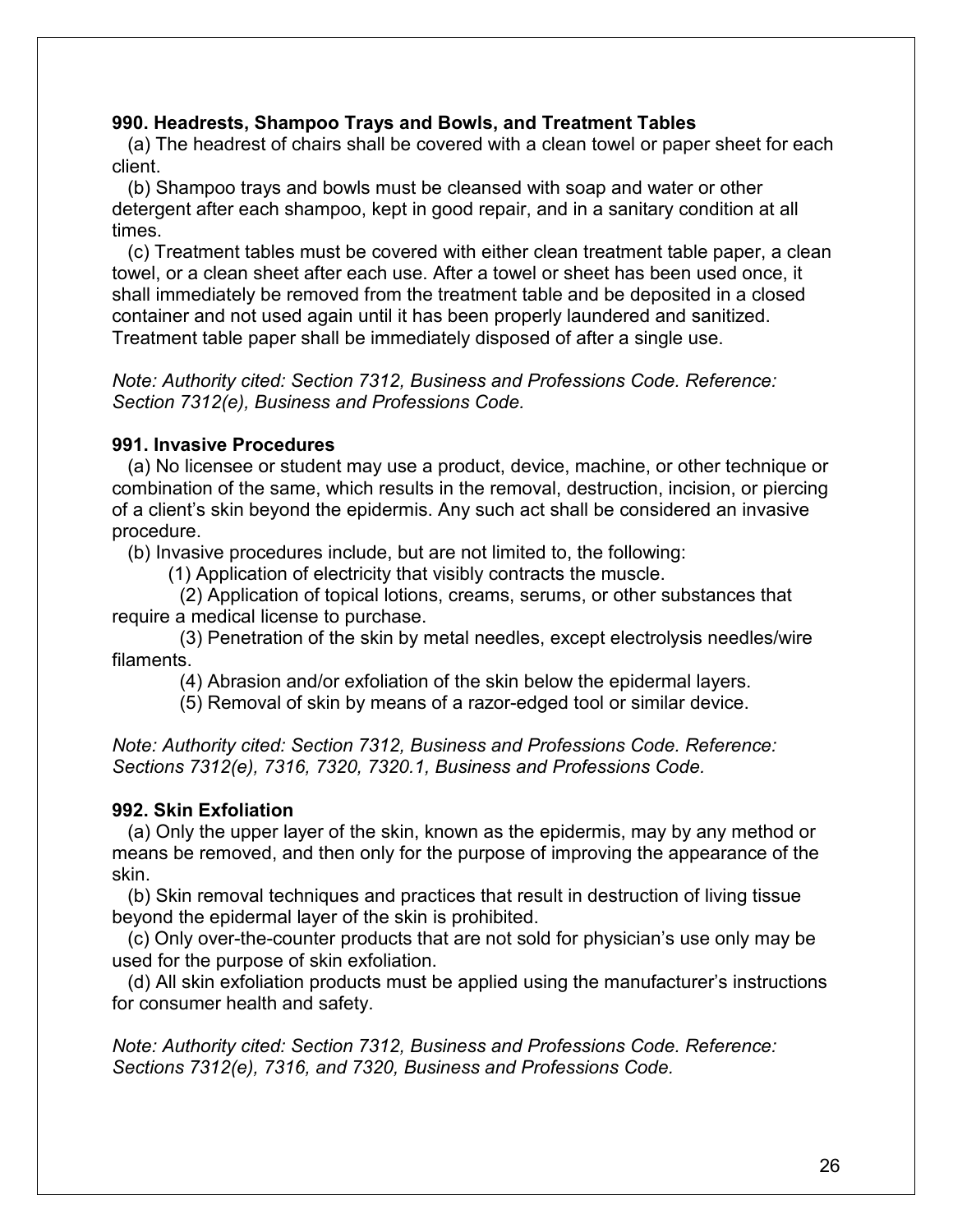#### **993. Prohibited Tools**

 (a) No establishment or school shall have on the premises or use any razor-edged tool for the purpose of removing calluses or other similar procedures.

 (b) No establishment or school shall have on the premises or use any needle-like tool used for the purpose of extracting skin blemishes and other similar procedures.

*Note: Authority cited: Section 7312, Business and Professions Code. Reference: Sections 7312(e), 7320, and 7320.1, Business and Professions Code.*

#### **994. Cleanliness and Repair**

 (a) Establishments and schools shall keep the floors, walls, woodwork, ceilings, furniture, furnishing, and fixtures clean and in good repair.

 (b) No establishment or school shall permit an accumulation of waste, hair clippings, or refuse.

*Note: Authority cited: Section 7312, Business and Professions Code. Reference: Section 7312(e), Business and Professions Code.*

#### **995. Building Standards**

 (a) Establishments and schools shall have a system of adequate ventilation in accordance with Part 2, Section 1203, Title 24, California Code of Regulations.

 (b) A supply of hot and cold running water shall be provided in accordance with Part 5, Section 601.3.1, Title 24, California Code of Regulations.

 (c) Establishments and schools shall supply potable drinking water in accordance with Part 5, Section 601.3.3, Title 24, California Code of Regulations.

 (d) Establishments and schools shall provide hand washing facilities in accordance with Part 5, Section 601.3.2, Title 24, California Code of Regulations.

 (e) Establishments and schools shall provide public toilet rooms in accordance with Part 5, Sections 422.6, 422.7, and Table No. 422.1, Title 24, California Code of Regulations.

*Note: Authority cited: Section 7312, Business and Professions Code. Reference: Section 7312(e) and 7352, Business and Professions Code.*

#### **998. Schedule of Fees**

The following fees (in dollars) shall be charged by the board:

#### **(a) Barbers:**

| (1) Preapplication fee              |                 |
|-------------------------------------|-----------------|
| (2) Application and examination fee | 75              |
| (3) Initial license fee             | 50              |
| (4) License renewal fee             | 50 <sup>1</sup> |
| (5) License renewal delinguency fee | 25 <sup>1</sup> |
| (b) Cosmetologists:                 |                 |
| (1) Preapplication fee              | 9               |
| (2) Application and examination fee | 75              |
| (3) Initial license fee             | 50              |
|                                     |                 |